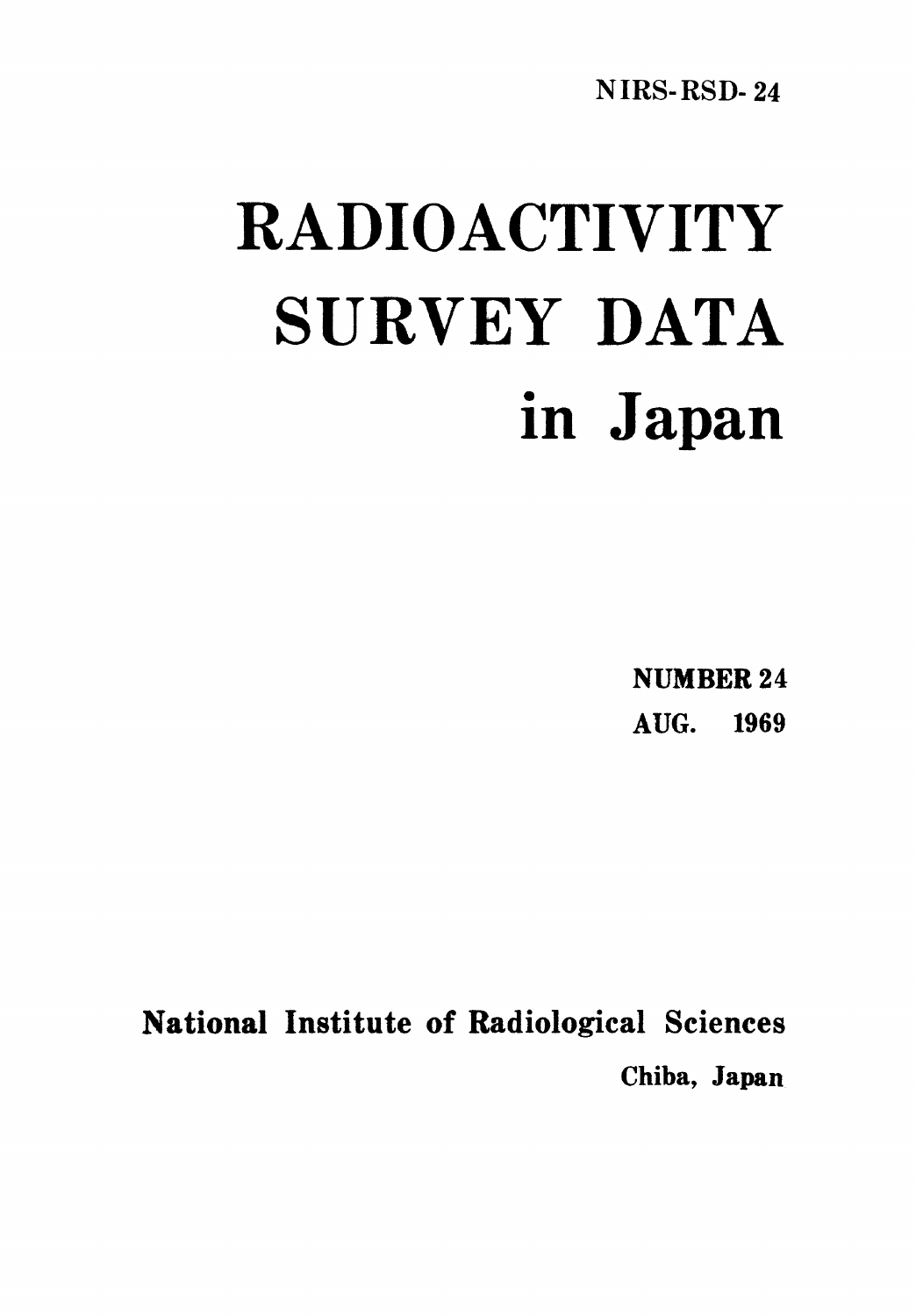## Radioactivity Survey Data in Japan

## Number 24

Aug. 1969

### Contents

## Dietary Data

| Strontium-90 and Cesium-137 in Milk                                   | Page |
|-----------------------------------------------------------------------|------|
|                                                                       |      |
|                                                                       |      |
| Strontium-90 and Cesium-137 in Powdered Milk                          |      |
|                                                                       |      |
| Strontium-90 and Cesium-137 in Vegetables                             |      |
|                                                                       |      |
| Strontium-90 and Cesium-137 in Total Diet                             |      |
| (Japan Analytical Chemistry Research Institute) ……………………………………………… 11 |      |
| Strontium-90 and Cesium-137 in Tea                                    |      |
|                                                                       |      |

National Institute of Radiological Sciences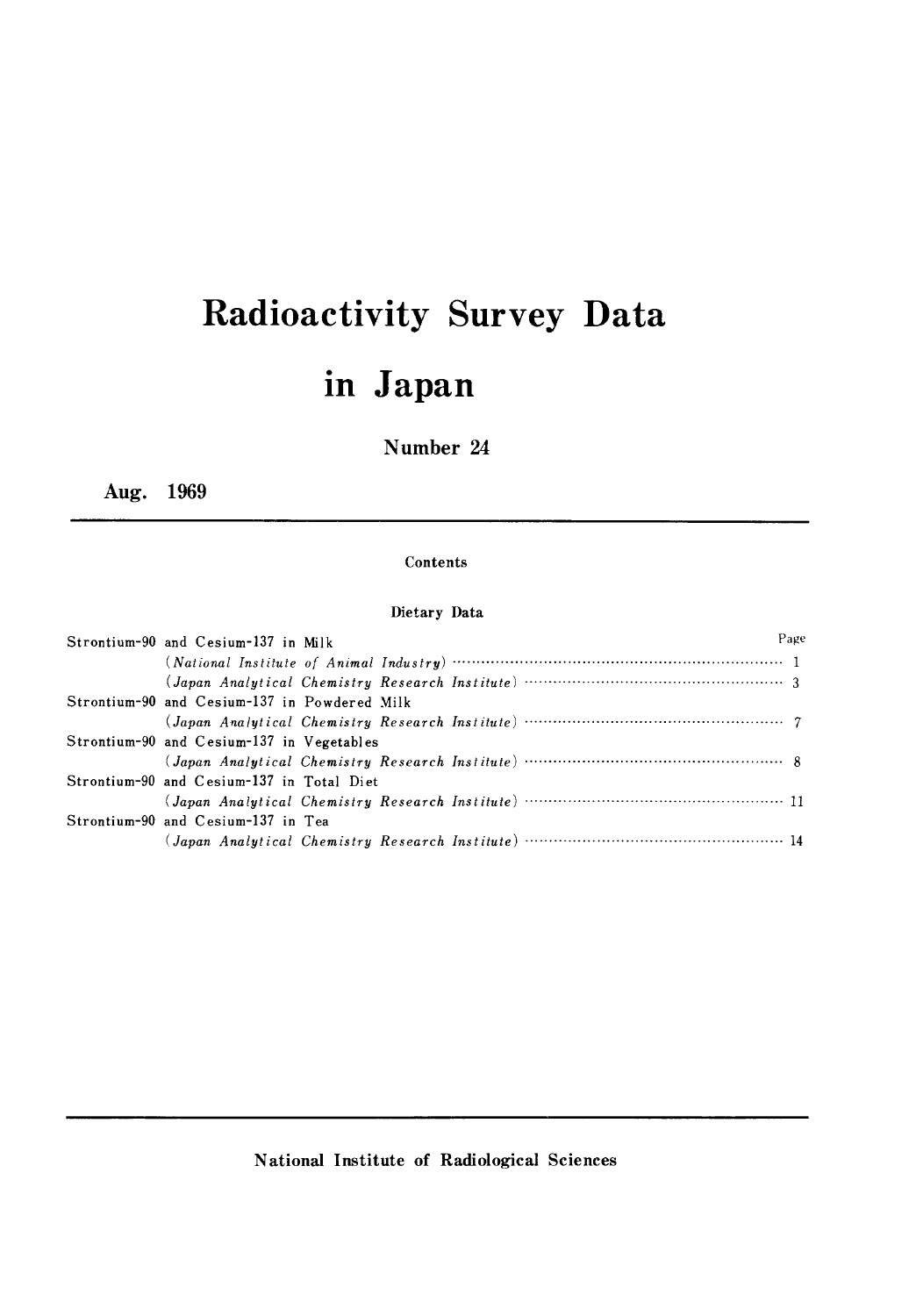## Dietary Data

## Strontium-90 and Cesium-137 in Milk

Part 1. (National Institute of Animal Industry)

The observation of the monthly variation in strontium-90 and cesium-137 content in milk was conducted at the National Institute of Animal Industry.

Samples were taken from the same cow, if possible, at the farm of the Institute and six

other prefectural agricultural experimental stations, and analyzed by the method recommended by the Science and Technology Agency.

Sampling stations are indicated in Figure 1. Results obtained during the period from Ap-

ril to December, 1968 are shown in Table 1.

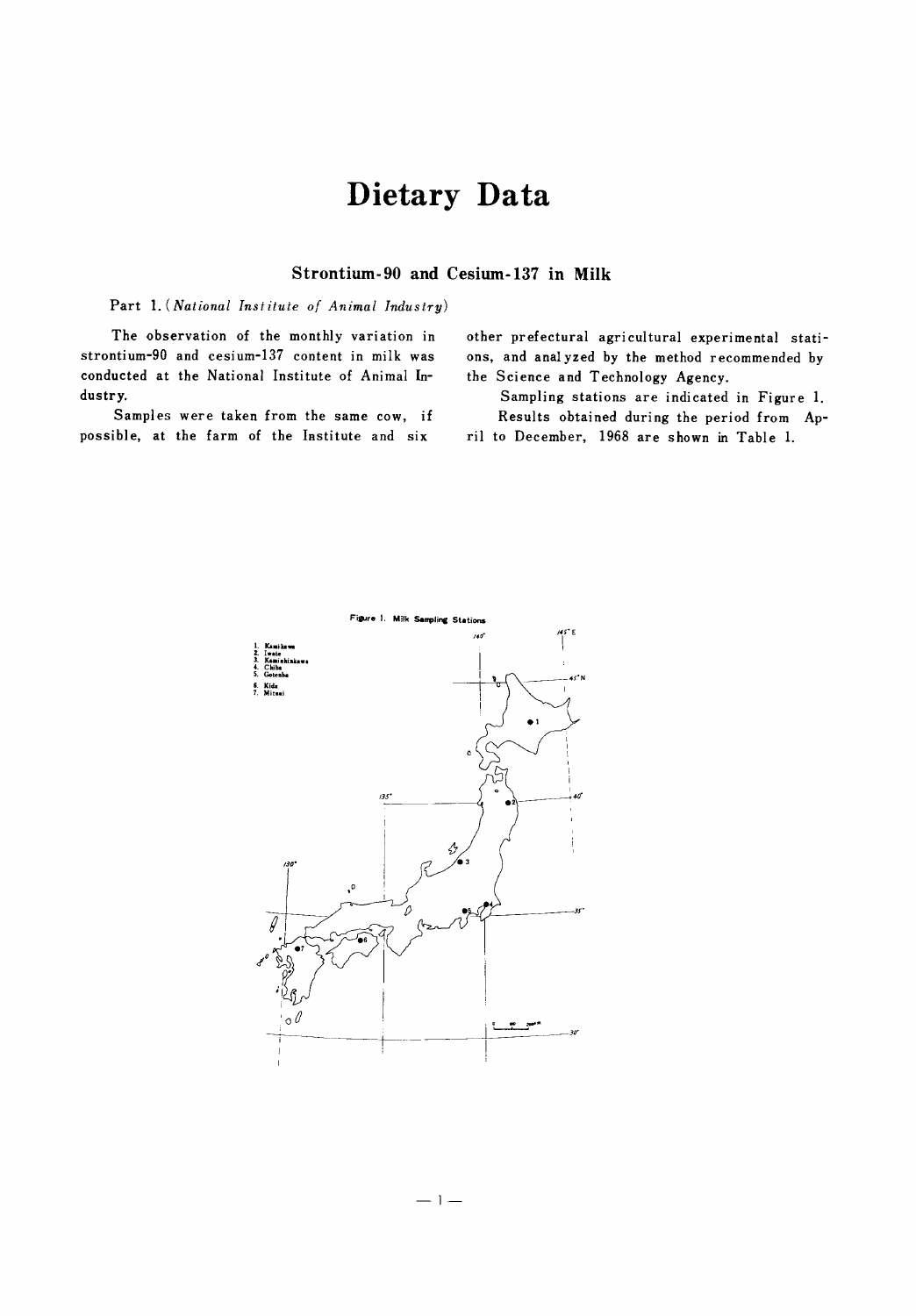## <sup>90</sup>Sr and <sup>137</sup>Cs in Milk -Apr. to Dec., 1968-<br>By H. Danbara and T. Mitsuhashi<br>(*National Institute of Animal Industry*) Table 1.

(Continued from Table 4, Issue No. 18 of this Publication)

|                                                                                                              | Component                         |                                                                 |                                     | 90Sr                               | 137Cs                                 |                                                                           |  |
|--------------------------------------------------------------------------------------------------------------|-----------------------------------|-----------------------------------------------------------------|-------------------------------------|------------------------------------|---------------------------------------|---------------------------------------------------------------------------|--|
| Location                                                                                                     | $Ca(g/\ell)$                      | $K(g/\ell)$                                                     | $(pCi/\ell)$                        | (pCi/gCa)                          | $(pCi/ \ell)$                         | (pCi/gK)                                                                  |  |
| Apr. 1968<br>Kamikawa, HOKKAIDO<br>Iwate, IWATE<br>Kamishinkawa, TOYAMA<br>Chiba, CHIBA<br>Gotemba, SHIZUOKA | 1.1<br>1.0<br>1.0<br>1.0<br>1.0   | 1, 5<br>1.4<br>1.4<br>1, 7<br>1.6                               | 35.7<br>11.8<br>8.9<br>3.3<br>6.1   | 32.5<br>11.8<br>8.9<br>3.3<br>6.1  | 107.0<br>42.9<br>14.1<br>16.6<br>22.3 | 71.3<br>30.6<br>10.1<br>9.8<br>13.9                                       |  |
| Kida, KAGAWA<br>Mitsui, FUKUOKA                                                                              | 1.0<br>1.1                        | 1.5<br>1.5                                                      | 3.2<br>5.6                          | 3.2<br>5.1                         | 15.1<br>15.8                          | 10.1<br>10.5                                                              |  |
| May '68<br>Kamikawa, HOKKAIDO<br>Iwate, IWATE<br>Kamishinkawa, TOYAMA<br>Chiba, CHIBA<br>Gotemba, SHIZUOKA   | 1.0<br>0. 9<br>1.0<br>1.0<br>1.0  | 1.5<br>$\begin{array}{c} 1.2 \\ 1.5 \end{array}$<br>1, 7<br>1,6 | 20.8<br>7.8<br>10, 3<br>3, 2<br>6.1 | 20.8<br>8.7<br>10.3<br>3.2<br>6.1  | 74.8<br>27.8<br>17.4<br>13.9<br>23.0  | 49.9<br>23.2<br>11.6<br>8.2<br>14.4                                       |  |
| Kida, KAGAWA<br>Mitsui, FUKUOKA                                                                              | 1.0                               | 1.4                                                             | 1, 7                                | 1, 7                               | 13.5                                  | 9.6                                                                       |  |
| June '68<br>Kamikawa, HOKKAIDO<br>Iwate, IWATE<br>Kamishinkawa, TOYAMA<br>Chiba. CHIBA<br>Gotemba, SHIZUOKA  | 1. O<br>1.1<br>1.0<br>1, 1<br>1.0 | 1.6<br>1, 6<br>1.6<br>1, 5<br>1.7                               | 24.9<br>8.8<br>9,5<br>4.4<br>5.3    | 24.9<br>8.0<br>9,5<br>4.0<br>5.3   | 134.7<br>81.3<br>21.6<br>31.4<br>43.0 | 84.1<br>50.8<br>13.5<br>20.9<br>25.3                                      |  |
| Kida, KAGAWA<br>Mitsui, FUKUOKA                                                                              | 1.0<br>1.0                        | 1,4<br>1.4                                                      | 2, 7<br>3.8                         | 2.7<br>3.8                         | 16.8<br>15.5                          | 12.0<br>11.1                                                              |  |
| July '68<br>Kamikawa, HOKKAIDO<br>Iwate, IWATE<br>Kamishinkawa, TOYAMA<br>Chiba, CHIBA                       | 1.1<br>1.0<br>1.0                 | 1,6<br>1.5<br>1, 5                                              | 18.0<br>8.3<br>9,6                  | 16.4<br>8.3<br>9.6                 | 136.7<br>44.2<br>19.4<br>40.6         | 85.4<br>29.5<br>12.9<br>25.4                                              |  |
| Gotemba, SHIZUOKA<br>Kida, KAGAWA<br>Mitsui, FUKUOKA                                                         | 1.0<br>1.1<br>0. 9                | 1,6<br>1.4<br>1.5                                               | 7.5<br>2, 4<br>3.0                  | 7.4<br>2, 2<br>3.3                 | 24.5<br><b>23.0</b>                   | 17.5<br>15, 3                                                             |  |
| Aug. '68<br>Kamikawa, HOKKAIDO<br>Iwate. IWATE<br>Kamishinkawa, TOYAMA<br>Chiba, CHIBA<br>Gotemba, SHIZUOKA  | 1.0<br>1.0<br>1,0<br>0. 9<br>1.0  | 1, 5<br>1.3<br>1.5<br>1.7<br>1.6                                | 16.0<br>11.6<br>8.2<br>3.6<br>5.6   | 16.0<br>11.6<br>8.2<br>4.0<br>5.6  | 164.8<br>29.4<br>13.7<br>14.3<br>29.6 | 109.8<br>22.6<br>9.1<br>8.4<br>18.5                                       |  |
| Kida, KAGAWA<br>Mitsui, FUKUOKA                                                                              | 1.1<br>0.9                        | 1.5<br>1.4                                                      | 1.8<br>$3.2$                        | 1,6<br>3, 6                        | 12.4<br>7, 7                          | 8.3<br>ხ. ხ                                                               |  |
| Sept. '68<br>Kamikawa, HOKKAIDO<br>Iwate, IWATE<br>Kamishinkawa, TOYAMA<br>Chiba, CHIBA<br>Gotemba, SHIZUOKA | 1, 1<br>1,0<br>1,0<br>1.0<br>0, 9 | 1.3<br>0.9<br>1.5<br>1.8<br>1.7                                 | 17.0<br>12.3<br>9.3<br>3.5<br>7.2   | 15, 5<br>12.3<br>9.3<br>3.5<br>8.0 | 65.4<br>35.4<br>15.4<br>9, 5<br>27.8  | $\begin{array}{c} 50.3 \\ 39.3 \end{array}$<br>$\frac{10.3}{5.3}$<br>16.4 |  |
| Kida, KAGAWA<br>Mitsui, FUKUOKA                                                                              | 1.0<br>0.9                        | 1.4<br>1.5                                                      | 1.8<br>2, 7                         | 1.8<br>3.0                         | 12.0<br>17.4                          | 8.6<br>11.6                                                               |  |
| Oct. '68<br>Kamikawa, HOKKAIDO<br>Iwate, IWATE<br>Kamishinkawa, TOYAMA<br>Chiba, CHIBA                       | 1.2<br>1.0<br>1, 1<br>1.0         | 1, 5<br>1, 6<br>1.4<br>1.6                                      | 20.8<br>8.1<br>10.1<br>3.4          | 17.3<br>8.1<br>9.2<br>3, 4         | 137.1<br>26.5<br>18.4<br>21.3         | 91.4<br>16.6<br>13.1<br>13.3                                              |  |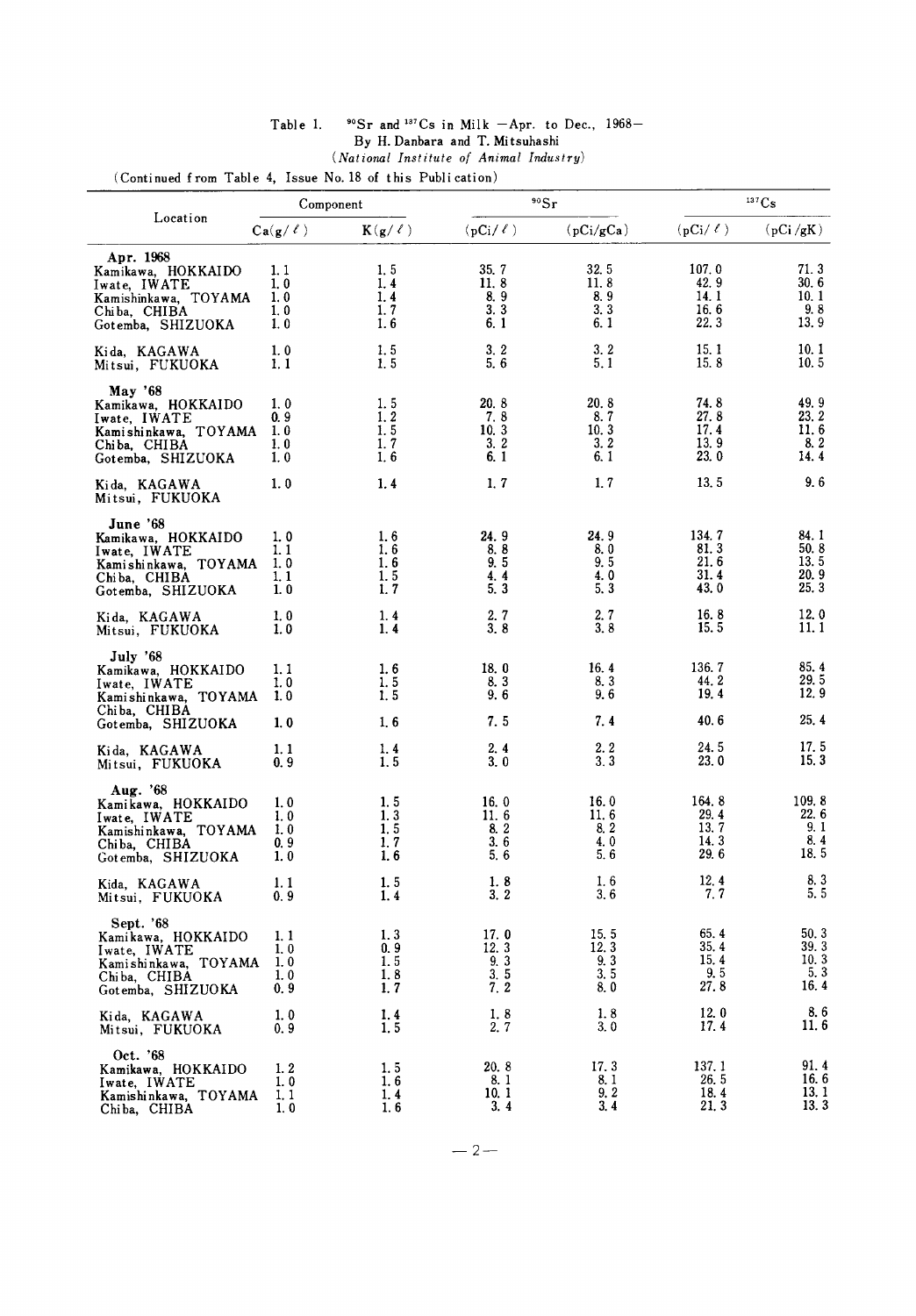|                                                                                                             | Component                       |                                 |                                  | 90Sr                             | 137Cs                                |                                      |  |
|-------------------------------------------------------------------------------------------------------------|---------------------------------|---------------------------------|----------------------------------|----------------------------------|--------------------------------------|--------------------------------------|--|
| Location                                                                                                    | $Ca(g/\ell)$                    | $K(g/\ell)$                     | $(pCi / \ell)$                   | (pCi/gCa)                        | $(pCi / \ell)$                       | (pCi/gK)                             |  |
| Gotemba, SHIZUOKA                                                                                           | 1.0                             | 1.7                             | 2.5                              | 2.5                              | 39.0                                 | 22.9                                 |  |
| Kida, KAGAWA<br>Mitsui, FUKUOKA                                                                             | 1.2<br>1.0                      | 1.4<br>1.5                      | 6.9<br>2.7                       | 5.8<br>2.7                       | 12.8<br>8.5                          | $\frac{9.1}{5.7}$                    |  |
| Nov. '68<br>Kamikawa, HOKKAIDO<br>Iwate, IWATE<br>Kamishinkawa, TOYAMA<br>Chiba, CHIBA<br>Gotemba, SHIZUOKA | 1.3<br>1.0<br>1.1<br>1.0<br>1.2 | 1.4<br>1.5<br>1.4<br>1.4<br>1.1 | 26.9<br>8.2<br>6.4<br>3.4<br>7.0 | 20.7<br>8.2<br>5.8<br>3.4<br>5.8 | 95.3<br>74.5<br>23.5<br>60.7<br>15.8 | 68.1<br>49.7<br>16.8<br>43.4<br>14.4 |  |
| Kida, KAGAWA<br>Mitsui, FUKUOKA                                                                             | 1.1<br>0.9                      | 1.4<br>1.4                      | $2.0$<br>$2.3$                   | 1.8<br>2.6                       | 30.0<br>14.0                         | 21.4<br>10.0                         |  |
| Dec. '68<br>Kamikawa, HOKKAIDO<br>Iwate, IWATE<br>Kamishinkawa, TOYAMA<br>Chiba, CHIBA<br>Gotemba, SHIZUOKA | 1.0<br>1.0<br>1.1<br>0.9        | 1.2<br>1.4<br>1.3<br>1.7        | 17.8<br>8.9<br>6.5<br>3.2        | 17.8<br>8.9<br>5.9<br>3.6        | 39.0<br>57.5<br>17.0<br>30.4         | 32.5<br>41.1<br>13.1<br>17.9         |  |
| Kida, KAGAWA<br>Mitsui, FUKUOKA                                                                             | 0.9<br>1.1                      | 1, 2<br>1.4                     | 3.8<br>2, 5                      | 4.2<br>2.3                       | 15.1<br>15.5                         | 12.6<br>11.1                         |  |

 $-3-$ 

#### Part 2. (Japan Analytical Chemistry Research Institute)

Since December 1961, milk samples from various parts of Japan have been collected by 25 prefectural public health laboratories and analyzed for strontium-90 and cesium-137 content at the Japan Analytical Chemistry Research Institute. Sampling locations are indicated in Figure 2.

Three liters of fresh milk were purchased at a representative farm in each prefecture and carbonized by the public health laboratories. The carbonized samples were sent to the Japan Analytical Chemistry Research Institute and ashed, then analyzed using the method recommended by the Science and Technology Agency.

Results obtained during the period from April, 1968 to March, 1969 are shown in Table 2.

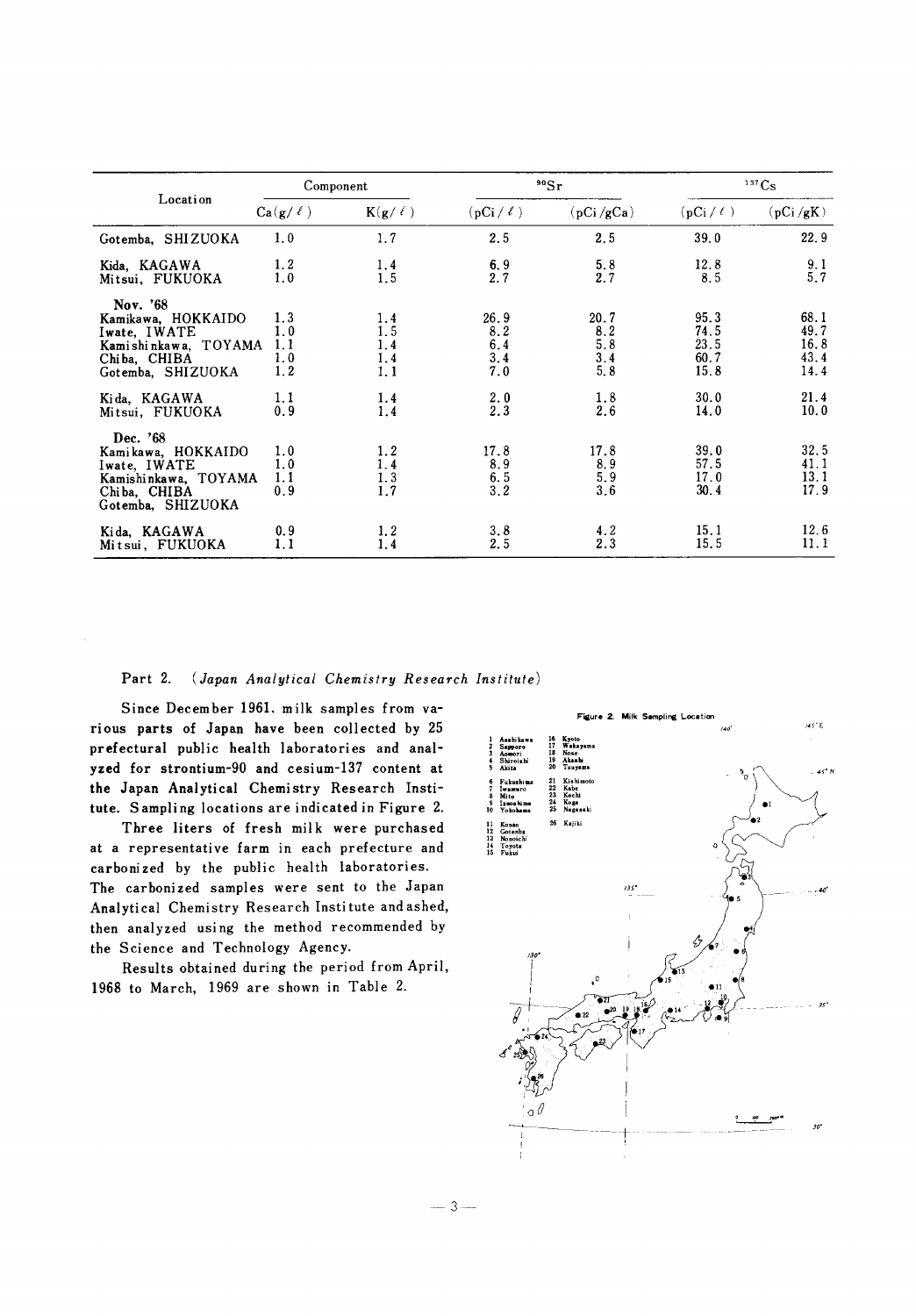## <sup>90</sup>Sr and <sup>137</sup>Cs in Milk -Apr., 1968 to Mar., 1969--<br>By T. Asari, M. Chiba and M. Kuroda Table 2.

 $\label{eq:an-ansatz} (Japan\ Analytical\ Chemistry\ Research\ Institute)$ 

(Continued from Table 1, Issue No. 20 of this Publication)

|                                                                                                                       | Component                             |                                      |                                      |                                   | 90Sr                               | $137 \text{Cs}$                      |                                      |  |
|-----------------------------------------------------------------------------------------------------------------------|---------------------------------------|--------------------------------------|--------------------------------------|-----------------------------------|------------------------------------|--------------------------------------|--------------------------------------|--|
| Location                                                                                                              | Ash $(g/\ell)$                        | $Ca(g/\ell)$                         | $K(g/\ell)$                          | $(pCi / \ell)$                    | (pCi/gCa)                          | $(pCi / \ell)$                       | (pCi/gK)                             |  |
| Apr. 1968<br>Asahi kawa, HOKKAIDO<br>Aomori, AOMORI<br>Shiroishi, MIYAGI<br>Iwamuro, NIIGATA<br>Mito, IBARAKI         | 7.67<br>7.00<br>7.67<br>6.67<br>7.33  | 1.09<br>1.18<br>1.23<br>1.15<br>1.15 | 1.76<br>1.37<br>1.66<br>1.37<br>1.54 | 9.8<br>17.2<br>5.4<br>9.4<br>3.4  | 9.0<br>14.6<br>4.4<br>8.2<br>3.0   | 24.4<br>15.4<br>13.4<br>13.8<br>12.6 | 13.9<br>11.2<br>8.1<br>10.1<br>8.2   |  |
| Nonoichi, ISHIKAWA<br>Toyota, AICHI<br>Fukui, FUKUI<br>Tsuyama, OKAYAMA                                               | 7.00<br>7.33<br>7.33<br>7.67          | 1.10<br>1.08<br>1.03<br>1.11         | 1.51<br>1.48<br>1.34<br>1.79         | 5.0<br>5.8<br>6.4<br>4.8          | 4.5<br>5.4<br>6.2<br>4.3           | 11.3<br>10.0<br>11.8<br>9.3          | 7.5<br>6.8<br>8.8<br>5.2             |  |
| May '68<br>Sapporo, HOKKAIDO<br>Akita, AKITA<br>Fukushima, FUKUSHIMA<br>Izuoshima, TOKYO<br>Yokohama, KANAGAWA        | 7.67<br>8.00<br>9.33<br>6.84<br>7.71  | 1.14<br>1.14<br>1.22<br>1.10<br>1.16 | 1.57<br>1.63<br>1.77<br>1.47<br>1.46 | 5.9<br>4.4<br>7.7<br>9.7<br>2.9   | 5.2<br>3.9<br>6.3<br>8.8<br>2.5    | 29.7<br>13.7<br>25.0<br>104.7<br>8.3 | 18.9<br>8.4<br>14.1<br>71.2<br>5.7   |  |
| Konan, SAITAMA<br>Gotenba, SHIZUOKA<br>Kyoto, KYOTO<br>Wakayama, WAKAYAMA<br>Nose, OSAKA                              | 7.00<br>7.33<br>7.67<br>8.33<br>7.33  | 1.11<br>1.09<br>1.13<br>1.10<br>1.10 | 1.42<br>1.43<br>1.61<br>1.56<br>1.58 | 4.7<br>6.1<br>5.0<br>7.7<br>4.6   | 4.2<br>5.6<br>4.4<br>7.0<br>4.2    | 16.3<br>35.0<br>12.4<br>9.5<br>13.0  | 11.5<br>24.5<br>7.7<br>6.1<br>8.2    |  |
| Akashi, HYOGO<br>Kushimoto, TOTTORI<br>Kabe, HI ROSHIMA<br>Kochi, KOCHI<br>Koga, FUKUOKA                              | 7.67<br>7.67<br>8.33<br>7.67<br>7.33  | 1.16<br>1.14<br>1.23<br>1.23<br>1.08 | 1.52<br>1.64<br>1.25<br>1.61<br>1.50 | 3.4<br>9.2<br>6.2<br>4.6<br>7.6   | 2.9<br>8.1<br>5.0<br>3.7<br>7.0    | 14.1<br>55.2<br>13.2<br>17.0<br>10.2 | 9.3<br>33.7<br>10.6<br>10.6<br>6.8   |  |
| Nagasaki, NAGASAKI<br>Kajiki, KAGOSHIMA                                                                               | 7.00<br>7.33                          | 0.81<br>1.05                         | 1.60<br>1.69                         | 6.2<br>5.5                        | 7.7<br>5.2                         | 22.9<br>15.0                         | 14.3<br>8.9                          |  |
| June '68<br>Asahikawa, HOKKAIDO<br>Aomori, AOMORI<br>Shiroishi, MIYAGI<br>Iwamuro, NIIGATA<br>Gotenba, SHIZUOKA       | 7.33<br>7.33<br>8.00<br>6.13<br>6.67  | 1.16<br>1.08<br>1.08<br>0.57<br>0.90 | 1.49<br>1.66<br>1.41<br>1.10<br>0.79 | 17.5<br>21.2<br>5.9<br>6.0<br>7.4 | 15.1<br>19.6<br>5.5<br>10.5<br>8.2 | 40.5<br>22.0<br>32.8<br>14.8<br>46.8 | 27.2<br>13.3<br>23.3<br>13.5<br>59.2 |  |
| Nonoichi, ISHIKAWA<br>Toyota, AICHI<br>Fukui, FUKUI<br>Tsuyama, OKAYAMA                                               | 7.33<br>8.56<br>10.00<br>5.00         | 1.15<br>1.18<br>1.06<br>0.76         | 1.58<br>1.50<br>1.22<br>1.00         | 7.3<br>6.6<br>4.6<br>3.9          | 6, 3<br>5.6<br>4.3<br>5.1          | 15.3<br>13.7<br>16.0<br>11.6         | 9.7<br>9.1<br>13.1<br>11.6           |  |
| July '68<br>Sapporo, HOKKAIDO<br>Akita, AKITA<br>Fukushima, FUKUSHIMA<br>Mito, IBARAKI<br>Izuoshima, TOKYO            | 7.47<br>8.00<br>7.77<br>7.67<br>7.83  | 1.04<br>1.06<br>1.25<br>1.08<br>1.46 | 1.38<br>1.46<br>1.33<br>1.67<br>1.07 | 8.3<br>6.6<br>8.5<br>4.4<br>11.2  | 8.0<br>6.2<br>6.8<br>4.1<br>7.7    | 33.3<br>26.0<br>19.1<br>17.3<br>60.8 | 24.1<br>17.8<br>14.4<br>10.4<br>56.8 |  |
| Yokohama, KANAGAWA<br>Konan, SAITAMA<br>Kyoto, KYOTO<br>Wakayama, WAKAYAMA<br>$\boldsymbol{\mu}$<br>$^{\prime\prime}$ | 6.69<br>6.90<br>6.67<br>10.14<br>6.53 | 1.09<br>0.98<br>0.95<br>1.09<br>0.85 | 1.16<br>1.35<br>1.27<br>1.29<br>1.23 | 2.5<br>5.5<br>3.9<br>2, 3<br>3.7  | 2.3<br>5.6<br>4.1<br>2.1<br>4.4    | 8.1<br>15.7<br>10.2<br>9.7<br>7.3    | 7.0<br>11.6<br>8.0<br>7.5<br>5.9     |  |
| Nose, OSAKA<br>Akashi, HYOGO<br>Kishimoto, TOTTORI<br>Kabe, HIROSHIMA<br>Kochi, KOCHI                                 | 7.33<br>7.33<br>6.67<br>6.37<br>7.67  | 1.03<br>0.98<br>0.83<br>0.92<br>1.05 | 1.51<br>1.52<br>1.31<br>1.23<br>1.58 | 4.1<br>2.7<br>10.0<br>4.4<br>4.3  | 4.0<br>2.8<br>12.0<br>4.8<br>4.1   | 11.7<br>8.6<br>26.6<br>9.9<br>12.3   | 7.7<br>5.7<br>20.3<br>8.0<br>7.8     |  |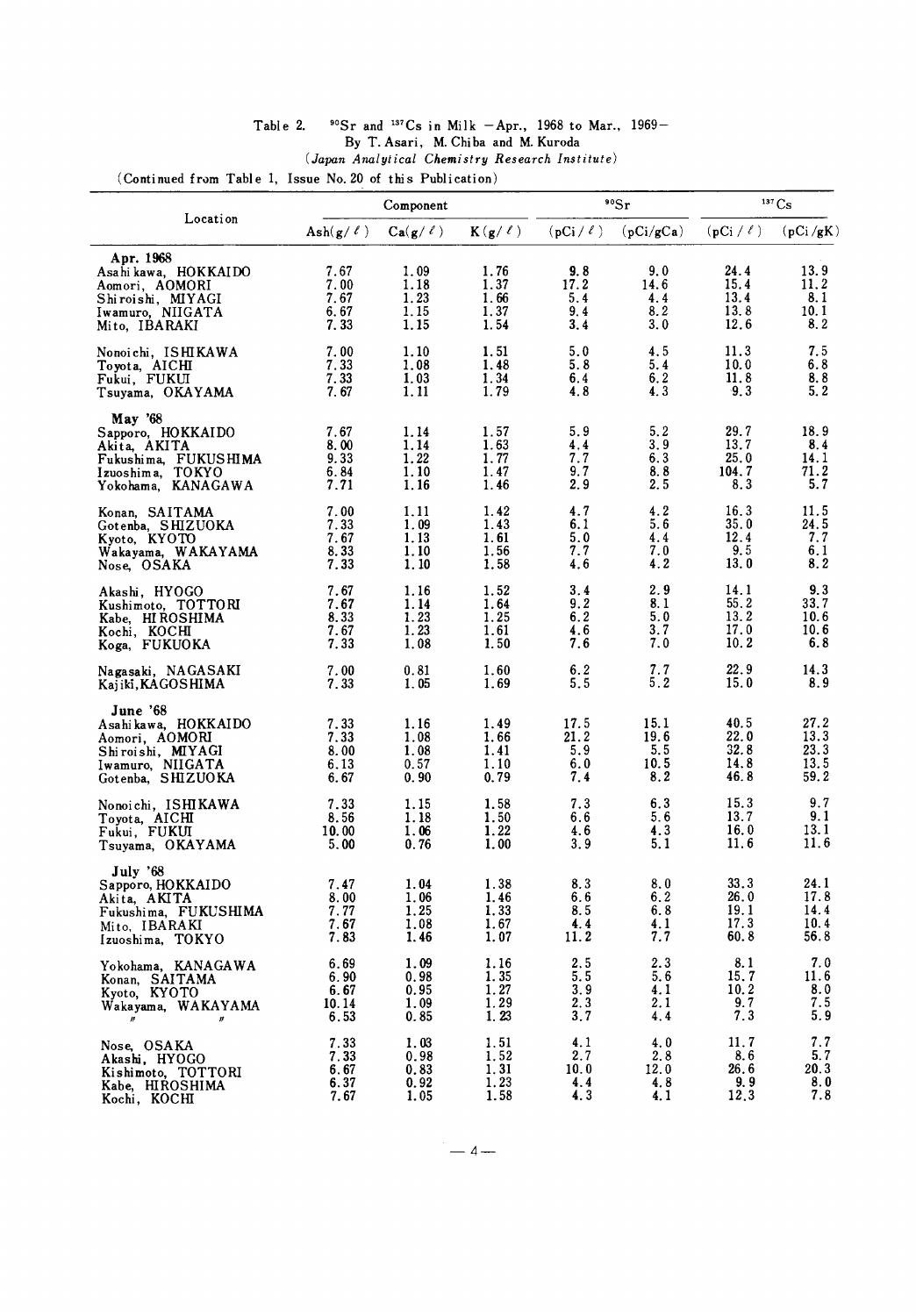|                                                                                                                 |                                      | Component                            |                                      |                                  | 90Sr                             | 137Cs                                |                                      |
|-----------------------------------------------------------------------------------------------------------------|--------------------------------------|--------------------------------------|--------------------------------------|----------------------------------|----------------------------------|--------------------------------------|--------------------------------------|
| Location                                                                                                        | Ash $(g/\ell)$                       | $Ca(g/\ell)$                         | $K(g/\ell)$                          | $(pCi / \ell)$                   | (pCi/gCa)                        | $(pCi / \ell)$ $(pCi / gK)$          |                                      |
| Koga, FUKUOKA                                                                                                   | 7.50                                 | 0.70                                 | 1.41                                 | 7.0                              | 10.0                             | 17.0                                 | 12.1                                 |
| Nagasaki, NAGASAKI                                                                                              | 7.33                                 | 1.06                                 | 0.87                                 | 5.2                              | 4.9                              | 30.2                                 | 34.7                                 |
| Kajiki, KAGOSHIMA                                                                                               | 7.50                                 | 1.24                                 | 1.41                                 | 5.5                              | 4.4                              | 20.3                                 | 14.4                                 |
| Aug. '68<br>Asahikawa, HOKKAIDO<br>Aomori, AOMORI<br>Shiroishi, MIYAGI<br>Iwamuro, NIIGATA<br>Gotenba, SHIZUOKA | 7.57<br>7.17<br>7.00<br>5.73<br>7.10 | 1.15<br>1.10<br>1.03<br>0.89<br>1.07 | 1.61<br>1.49<br>1.59<br>1.13<br>1.17 | 9.0<br>29.7<br>5.3<br>5.5<br>3.7 | 7.8<br>27.0<br>5.1<br>6.2<br>3.5 | 29.2<br>36.4<br>19.8<br>8.0<br>46.7  | 18.1<br>24.4<br>12.5<br>7.1<br>39.9  |
| Nonoichi, ISHIKAWA                                                                                              | 7.40                                 | 1.11                                 | 1.62                                 | 5.7                              | 5.1                              | 12.8                                 | 7.9                                  |
| Toyota, AICHI                                                                                                   | 6.90                                 | 1.08                                 | 1.18                                 | 4.0                              | 3.7                              | 8.5                                  | 7.2                                  |
| Fukui, FUKUI                                                                                                    | 6.57                                 | 1.27                                 | 1.07                                 | 4.4                              | 3, 5                             | 16.9                                 | 15.8                                 |
| Sept. '68<br>Sapporo, HOKKAIDO<br>Akita, AKITA<br>Fukushima, FUKUSHIMA<br>Mito, IBARAKI<br>Izuoshima, TOKYO     | 7.40<br>7.87<br>8.23<br>7.33<br>6.67 | 1.07<br>1.18<br>1.46<br>1.01<br>1.02 | 1.53<br>1.92<br>1.34<br>1.61<br>1.37 | 5.0<br>6.8<br>8.6<br>2.2<br>9.2  | 4.7<br>5.7<br>5.9<br>2.2<br>9.0  | 30.7<br>18.3<br>24.4<br>16.1<br>76.1 | 20.1<br>9.5<br>18.2<br>10.0<br>55, 7 |
| Yokohama, KANAGAWA                                                                                              | 7.22                                 | 1.42                                 | 1.26                                 | 2.0                              | 1.4                              | 11.7                                 | 9.3                                  |
| Konan, SAITAMA                                                                                                  | 6.95                                 | 0.96                                 | 1.58                                 | 6.0                              | 6.3                              | 22.0                                 | 13.9                                 |
| Kyoto, KYOTO                                                                                                    | 6.70                                 | 1.05                                 | 1.36                                 | 4.2                              | 4.0                              | 7.7                                  | 5.7                                  |
| Nose, OSAKA                                                                                                     | 6.97                                 | 0.95                                 | 1.34                                 | 3.0                              | 3, 2                             | 12.3                                 | 9.2                                  |
| Akashi, HYOGO                                                                                                   | 6.43                                 | 0.89                                 | 1.38                                 | 1.9                              | 2.1                              | 9.2                                  | 6.7                                  |
| Tsuyama, OKAYAMA                                                                                                | 7.37                                 | 1.07                                 | 1.42                                 | 6.8                              | 6:4                              | 25.1                                 | 17.7                                 |
| Kushimoto, TOTTORI                                                                                              | 7.00                                 | 1.05                                 | 1.44                                 | 7.9                              | 7.5                              | 21.3                                 | 14.8                                 |
| Kabe, HIROSHIMA                                                                                                 | 6.77                                 | 0.91                                 | 1.43                                 | 3.4                              | 3.7                              | 10.2                                 | 7.1                                  |
| Kochi, KOCHI                                                                                                    | 10.27                                | 0.98                                 | 1.48                                 | 3.9                              | 4.0                              | 10.7                                 | 7.2                                  |
| Koga, FUKUOKA                                                                                                   | 7.23                                 | 0.99                                 | 1.44                                 | 6.0                              | 6.1                              | 9,3                                  | 6.5                                  |
| Nagasaki, NAGASAKI                                                                                              | 6.80                                 | 1.12                                 | 1.27                                 | 7.2                              | 6.4                              | 17.6                                 | 13.9                                 |
| Kajiki, KAGOSHIMA                                                                                               | 7.37                                 | 1.08                                 | 1.36                                 | 6.8                              | 6.3                              | 22.0                                 | 16.2                                 |
| Oct. '68<br>Asahikawa, HOKKAIDO<br>Aomori, AOMORI<br>Shiroishi, MIYAGI<br>Iwamuro, NIIGATA<br>Mito, IBARAKI     | 7.10<br>7.07<br>7.17<br>6.90<br>7.50 | 1.17<br>1.01<br>1.11<br>1.02<br>1.05 | 1.55<br>1.50<br>1.62<br>1.28<br>1.50 | 8.9<br>27.6<br>3.1<br>4.6<br>3.1 | 7.6<br>27.3<br>2.8<br>4.5<br>3.0 | 40.0<br>31.8<br>22.5<br>14.8<br>14.8 | 25.8<br>21.2<br>13.9<br>11.6<br>9.9  |
| Gotenba, SHIZUOKA                                                                                               | 7.17                                 | 1.01                                 | 1.51                                 | 11.7                             | 11.6                             | 61.3                                 | 40.6                                 |
| Nonoichi, ISHIKAWA                                                                                              | 7.00                                 | 1.03                                 | 1.36                                 | 3.3                              | 3.2                              | 16.1                                 | 11.8                                 |
| Toyota, AICHI                                                                                                   | 7.73                                 | 1.10                                 | 1.55                                 | 5.0                              | 4.5                              | 10.6                                 | 6.8                                  |
| Fukui, FUKUI                                                                                                    | 7.43                                 | 1.10                                 | 1.44                                 | 7.3                              | $6.6$                            | 13.8                                 | 9.6                                  |
| Tsuyama, OKAYAMA                                                                                                | 7.23                                 | 1.01                                 | 1.57                                 | 3.4                              | 3.4                              | 13.6                                 | 8.7                                  |
| Nov. '68<br>Sapporo, HOKKAIDO<br>Akita, AKITA<br>Fukushima, FUKUSHIMA<br>I zuoshi ma, TOKYO<br>Konan, SAITAMA   | 7.67<br>7.27<br>7.33<br>6.20<br>6.77 | 1.12<br>1.02<br>1.11<br>0.89<br>0.95 | 1.62<br>1.36<br>1.46<br>1.23<br>1.10 | 6.6<br>5.2<br>8.4<br>8.2<br>4.7  | 5.9<br>5.1<br>7.6<br>9.2<br>4.9  | 27.8<br>15.4<br>23.7<br>36.4<br>14.0 | 17.2<br>11.3<br>16.3<br>29.6<br>12.7 |
| Kyoto, KYOTO                                                                                                    | 7.00                                 | 1.03                                 | 1.33                                 | 2.8                              | 2.7                              | 13.6                                 | 10.2                                 |
| Wakayama, WAKAYAMA                                                                                              | 5.92                                 | 0.88                                 | 1.05                                 | 3.2                              | 3.6                              | 7.7                                  | 7.3                                  |
| Nose, OSAKA                                                                                                     | 8.00                                 | 1.16                                 | 1.51                                 | 3.7                              | 3.2                              | 12.7                                 | 8,4                                  |
| Akashi, HYOGO                                                                                                   | 7.03                                 | 0.94                                 | 1.24                                 | 2.4                              | 2.6                              | 7.0                                  | 5.6                                  |
| Kishimo to, TOTTORI                                                                                             | 7.40                                 | 1.06                                 | 1.31                                 | 8.7                              | 8, 2                             | 33.0                                 | 25.2                                 |
| Kabe, HIROSHIMA                                                                                                 | 7.57                                 | 1.10                                 | 1.44                                 | 6.0                              | 5.5                              | 19.9                                 | 13.8                                 |
| Kochi, KOCHI                                                                                                    | 7.13                                 | 1.20                                 | 1.31                                 | 11.5                             | 10.0                             | 6.1                                  | 4.7                                  |
| Koga, FUKUOKA                                                                                                   | 6.87                                 | 1.03                                 | 1.36                                 | 2.2                              | 2.1                              | 9.2                                  | 6.8                                  |
| Nagasaki, NAGASAKI                                                                                              | 6.47                                 | 1.01                                 | 1.30                                 | 5.3                              | 5.2                              | 17.6                                 | 13.5                                 |
| Kajiki, KAGOSHIMA                                                                                               | 7.60                                 | 1.05                                 | 1.59                                 | 8.4                              | 8.0                              | 24.3                                 | 15.3                                 |
| Dec. '68<br>Asahikawa, HOKKAIDO                                                                                 | 7.60                                 | 1.11                                 | 1.64                                 | 6.3                              | 5.7                              | 23.7                                 | 14.5                                 |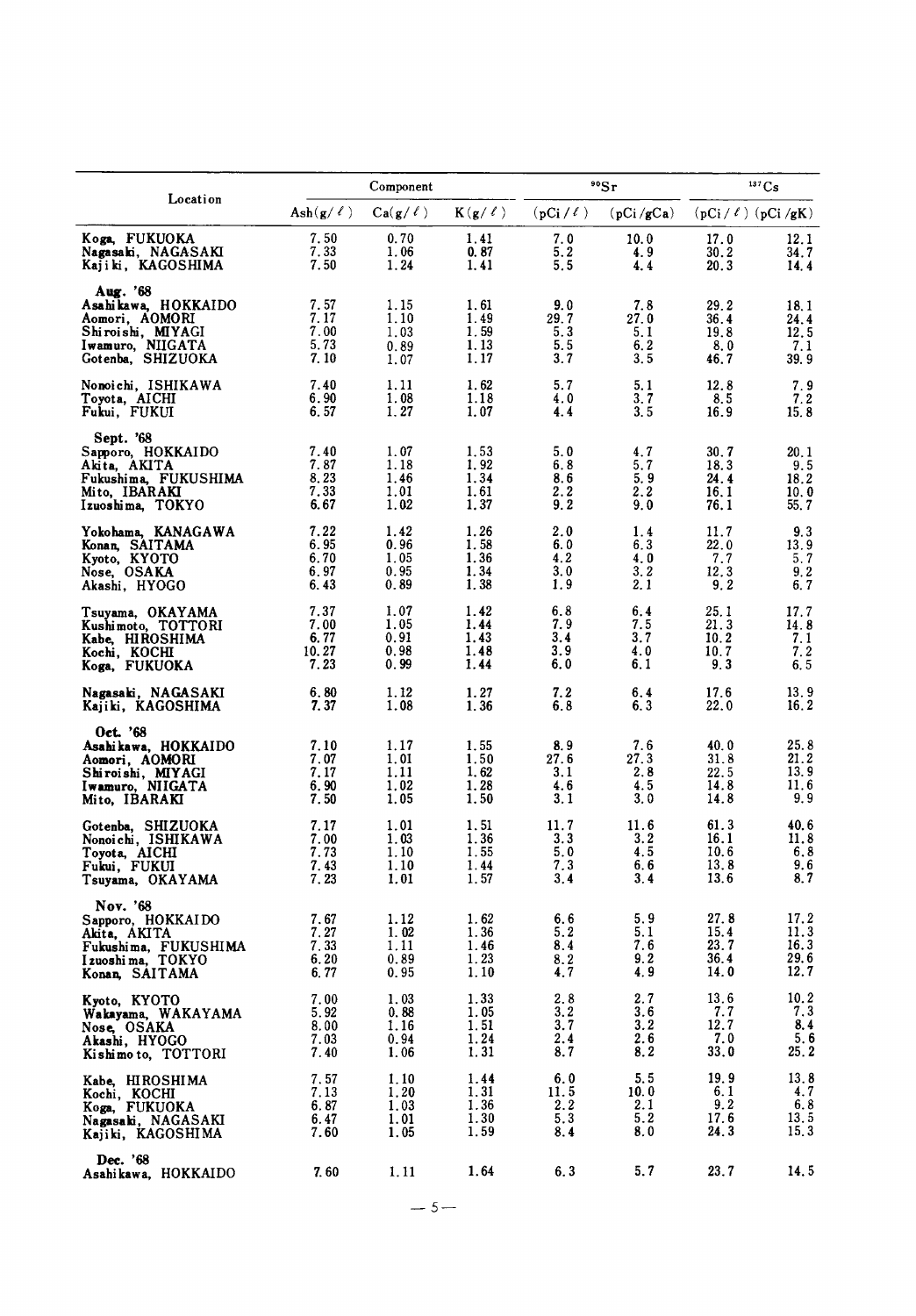|                                                                                                                    |                                      | Component                            |                                      |                                  | 90Sr                             |                                      | 137Cs                                   |
|--------------------------------------------------------------------------------------------------------------------|--------------------------------------|--------------------------------------|--------------------------------------|----------------------------------|----------------------------------|--------------------------------------|-----------------------------------------|
| Location                                                                                                           | Ash $(g/\ell)$                       | $Ca(g/\ell)$                         | $K(g/\ell)$                          | $(pCi / \ell)$                   | (pCi/gCa)                        | $(pCi / \ell)$ $(pCi / gK)$          |                                         |
| Aomori, AOMORI<br>Shiroishi, MIYAGI<br>Iwamuro, NIIGATA<br>Yokohama, KANAGAWA                                      | 6.77<br>6.70<br>5.90<br>7.15         | 1.00<br>0.99<br>0.78<br>1.11         | 1.36<br>1.49<br>1.29<br>1.33         | 13.8<br>6.6<br>6.9<br>2.5        | 13.8<br>6.7<br>8.8<br>2.3        | 17.6<br>17.4<br>18.0<br>10.1         | 12.9<br>11.7<br>14.0<br>7.6             |
| Gotenba, SHIZUOKA<br>Nonoichi, ISHIKAWA<br>Toyota, AICHI<br>Fuk <sub>y</sub> , FUKUI<br>Tsuyama, OKAYAMA           | 7.63<br>7.07<br>7.63<br>7.17<br>7.23 | 1.04<br>1.05<br>1.06<br>1.27<br>1.08 | 1.61<br>1.58<br>1.57<br>1.28<br>1.62 | 11.9<br>6.5<br>3.7<br>6.2<br>8.5 | 11.4<br>6.2<br>3.5<br>4.9<br>7.8 | 62.7<br>15.0<br>10.2<br>13.0<br>28.8 | 38.9<br>9.5<br>6.5<br>10.2<br>17.8      |
| Jan. 1969<br>Sapporo, HOKKAIDO<br>Akita, AKITA<br>Fukushima, FUKUSHIMA<br>Mito, IBARAKI<br>Izuoshima, TOKYO        | 8.37<br>8.00<br>8.30<br>7.37<br>6.86 | 1.10<br>1.14<br>1.24<br>1.33<br>1.02 | 1.59<br>1.53<br>1.61<br>1.25<br>1.44 | 5.9<br>3, 8<br>6.5<br>5.7<br>8.0 | 5.4<br>3.3<br>5.2<br>4.3<br>8.0  | 24.2<br>17.5<br>15.6<br>14.2<br>38.7 | 15.2<br>11.4<br>9,7<br>11.4<br>26.8     |
| Konan, SAITAMA<br>Kyoto, KYOTO<br>Wakayama, WAKAYAMA<br>Nose, OSAKA<br>Akashi, HYOGO                               | 7.33<br>7.70<br>5.78<br>7.83<br>8.10 | 1.10<br>0.81<br>0.86<br>1.24<br>1.14 | 1.40<br>1.24<br>0.74<br>1.51<br>1.62 | 4.9<br>7.3<br>2.0<br>3.1<br>3.0  | 4.5<br>9.0<br>2.3<br>2.5<br>2.6  | 9.3<br>6.8<br>3.6<br>14.2<br>11.3    | $6.6$<br>$5.5$<br>4.9<br>9.4<br>7.0     |
| Kishimoto, TOTTORI<br>Kabe, HIROSHIMA<br>Kochi, KOCHI<br>Koga, FUKUOKA<br>Nagasaki, NAGASAKI                       | 7.70<br>8.07<br>7.53<br>7.93<br>7.63 | 1.08<br>1.15<br>1.08<br>1.26<br>1.25 | 1.70<br>1.22<br>1.58<br>1.62<br>1.50 | 8.4<br>7.8<br>9.2<br>2.1<br>7.1  | 7.8<br>6.8<br>8.5<br>1.7<br>5.7  | 46.3<br>17.1<br>13.4<br>13.6<br>16.5 | 27.2<br>14.0<br>8.5<br>8.4<br>11.0      |
| Kajiki, KAGOSHIMA                                                                                                  | 7.97                                 | 1.20                                 | 1.54                                 | 5.2                              | 4.3                              | 20.4                                 | 13.2                                    |
| Feb. '69<br>Asahi kawa, HOKKAIDO<br>Aomori, AOMORI<br>Iwamuro, NIIGATA<br>Yokohama, KANAGAWA<br>Nonoichi, ISHIKAWA | 7.83<br>7.60<br>7.17<br>7.42<br>7.50 | 1.21<br>1.08<br>0.99<br>1.04<br>1.03 | 1.44<br>1.49<br>1.56<br>1.43<br>1.49 | 5.4<br>8.5<br>4.4<br>1.1<br>4.5  | 4.5<br>7.9<br>4.4<br>1.1<br>4.4  | 15.5<br>33.1<br>25.1<br>12.9<br>21.2 | 10.8<br>22.2<br>16.1<br>9.0<br>14.2     |
| Toyota, AICHI<br>Fukui, FUKUI<br>Tsuyama, OKAYAMA                                                                  | 7.63<br>8.20<br>7.57                 | 1.09<br>1.22<br>1.11                 | 1.51<br>1.31<br>1.57                 | 2.1<br>4.8<br>4.0                | 1.9<br>3.9<br>3.6                | 29.8<br>34.3<br>16.9                 | 19.7<br>26.2<br>10.8                    |
| Shiroishi, MIYAGI                                                                                                  | 7.80                                 | 0.95                                 | 1.38                                 | 3.9                              | 4.1                              | 20.8                                 | 15.1                                    |
| Mar. '69<br>Sapporo, HOKKAIDO<br>Akita, AKITA<br>Fukushima. FUKUSHIMA<br>Mito, IBARAKI<br>Izuoshima, TOKYO         | 7.73<br>7.60<br>7.77<br>7.83<br>6.92 | 1.14<br>1.09<br>1.14<br>1.13<br>0.99 | 1.48<br>1.40<br>1.50<br>1.44<br>1.50 | 5.2<br>4.2<br>5.4<br>3.2<br>8.9  | 4.6<br>3.9<br>4.7<br>2.8<br>9.0  | 31.4<br>18.3<br>17.1<br>19.5<br>40.6 | 21.2<br>13.1<br>11.4<br>13.5<br>27.1    |
| Yokohama, KANAGAWA<br>Konan, SAITAMA<br>Gotenba, SHIZUOKA<br>Kyoto, KYOTO<br>Wakayama, WAKAYAMA                    | 7.06<br>7.33<br>7.73<br>7.57<br>8.22 | 0.95<br>1.12<br>1.15<br>1.17<br>0.94 | 1.29<br>1.22<br>1.60<br>1.52<br>1.10 | 1.5<br>4.5<br>5.6<br>1.8<br>2.9  | 1.6<br>4.0<br>4.9<br>1.5<br>3.1  | 14.9<br>28.9<br>52.7<br>12.8<br>6.9  | 11.6<br>23.7<br>32.9<br>8.4<br>6.3      |
| Nose, OSAKA<br>Akashi, HYOGO<br>Kishimoto, TOTTORI<br>Kabe, HIROSHIMA<br>Kochi, KOCHI                              | 8.60<br>8.00<br>7.07<br>8.53<br>9.57 | 1.20<br>1.05<br>1.01<br>1.09<br>1.25 | 1.67<br>1.63<br>1.36<br>1.29<br>1.55 | 3.5<br>2.4<br>6.6<br>4.8<br>2.8  | 2.9<br>2, 3<br>6.5<br>4.8<br>2.2 | 15.3<br>7.4<br>7.3<br>33.9<br>11.7   | 9.2<br>4.5<br>5.4<br>$\frac{26.3}{7.5}$ |
| Koga, FUKUOKA<br>Nagasaki, NAGASAKI<br>Kajiki, KAGOSHIMA                                                           | 8.10<br>10.43<br>7.90                | 1.07<br>1.10<br>1.05                 | 1.63<br>1.59<br>1.60                 | 4.4<br>3.5<br>4.9                | 4.1<br>3, 2<br>4.7               | 13.5<br>22.2<br>17.0                 | 8.3<br>14.0<br>10.6                     |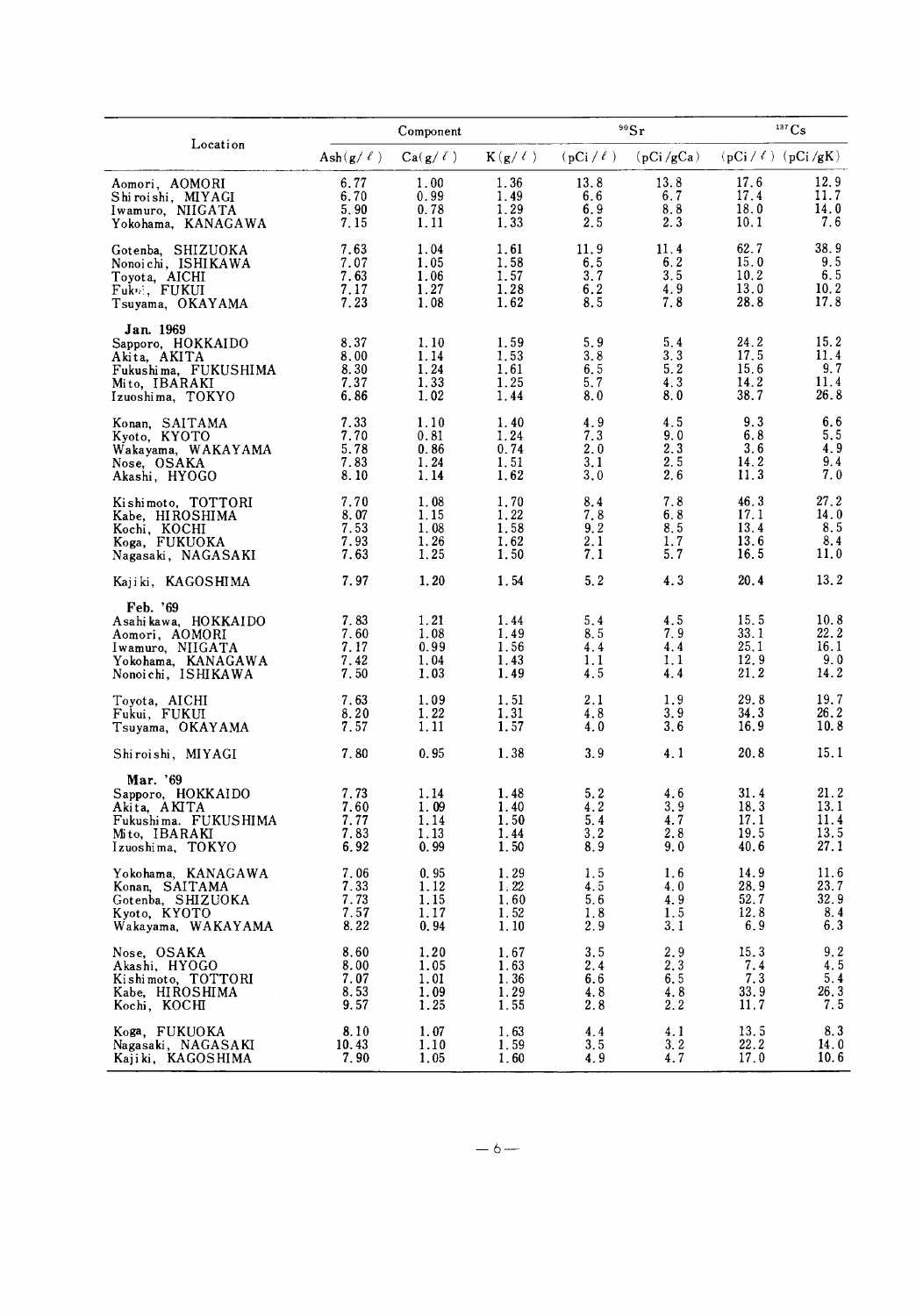## Strontium-90 and Cesium-137 in Powdered Milk

(Japan Analytical Chemistry Research Institute)

Since 1960, the Japan Analytical Chemistry Research Institute has analyzed the strontium-90 and cesium-137 content in powdered milk.

The samples were purchased on the open market from powdered milk producers.

The analysis of strontium-90 and cesium-137 content was carried out using the method recommended by the Sience and Technology Agency.

Results obtained during the period from November, 1968 to March, 1969 are shown in Table 3.

| Table 3. | <sup>90</sup> Sr and <sup>137</sup> Cs in Powdered Milk $-Nov.$ , 1968 to Mar., 1969- |  |
|----------|---------------------------------------------------------------------------------------|--|
|          | By T. Asari, M. Chiba and M. Kuroda                                                   |  |
|          | (Japan Analytical Chemistry Research Institute)                                       |  |

(Continued from Table 2, Issue No. 20, of this Publication)

|                  | Purchase          | Component $(\%$ by Weight) |                      |                  |              | 90Sr      | 137Cs        |          |  |
|------------------|-------------------|----------------------------|----------------------|------------------|--------------|-----------|--------------|----------|--|
| Name of Producer | Date              | $\text{Ash}(\%)$           | $Ca(\%)$             | $K(\mathcal{C})$ | (pCi / 100g) | (pCi/gCa) | (pCi / 100g) | (pCi/gK) |  |
| MORINAGA         | Nov. 1968         | 2.74                       | 0.30                 | 0.41             | 2.4          | 8.0       | 7.4          | 18.0     |  |
|                  | Ħ                 | 2.50                       | 0.31                 | 0.39             | 2.6          | 8.4       | 7.5          | 19.2     |  |
|                  | n                 | 2.48                       | 0.35                 | 0.38             | 3.0          | 8.6       | 8.1          | 21.3     |  |
|                  | n                 | 3.11                       | 0.28                 | 0.41             | 1.9          | 6.8       | 6.2          | 15.1     |  |
|                  | Ħ                 | 2.44                       | 0.28                 | 0.36             | 2.4          | 8.6       | 7.4          | 20.6     |  |
| ø                | Ħ                 | 2.51                       | 0.32                 | 0.39             | 2.1          | 6.6       | 9.1          | 23.3     |  |
| YUKIJIRUSHI      | Ħ                 | 2.66                       | 0.34                 | 0.41             | 1.8          | 5.3       | 7.2          | 17.6     |  |
| n                | Ħ                 | 2.50                       | 0.31                 | 0.42             | 2.6          | 8.4       | 4.9          | 11.7     |  |
| Ħ                | Ħ                 | 3.02                       | 0.31                 | 0.38             | 2.3          | 7.4       | 5.2          | 13.7     |  |
|                  | Ħ                 | 2.81                       | 0.30                 | 0.38             | 2.2          | 7.3       | 7.6          | 20.0     |  |
|                  | Ħ                 | 3.21                       | 0.32                 | 0.41             | 1.4          | 4.4       | 3.8          | 9.3      |  |
| Ħ                | $\boldsymbol{n}$  | 2.28                       | 0.30                 | 0.40             | 2.4          | 8.0       | 5.6          | 14.0     |  |
| MORINAGA         | Mar. 1969         | 3.00                       | 0.31                 | 0.43             | 1.8          | 5.8       | 5.8          | 13.5     |  |
| Ħ                | H                 | 2.81                       | 0.31                 | 0.38             | 1.9          | 6.1       | 7.1          | 18.7     |  |
| Ħ                | n                 | 2.62                       | 0.34                 | 0.40             | 2.6          | 7.6       | 6.4          | 16.0     |  |
| n                | Ħ                 | 2.74                       | 0.29                 | 0.41             | 2.1          | 7.2       | 6.6          | 16.1     |  |
| Ħ                | n                 | 2.36                       | 0.31                 | 0.41             | 2.4          | 7.7       | 3.6          | 8.8      |  |
|                  | Ħ                 | 2.55                       | 0.30                 | 0.36             | 2.5          | 8.3       | 9.0          | 25.0     |  |
| YUKIJIRUSHI      | Ħ                 | 2.64                       | 0.34                 | 0.39             | 2.1          | 6.2       | 5.6          | 14.4     |  |
| Ħ                | Ħ                 | 2.33                       | 0.28                 | 0.38             | 1.9          | 6.8       | 7.4          | 19.5     |  |
| Ħ                | Ħ                 | 2.70                       | 28<br>$\mathbf{0}$ . | 0.40             | 2.3          | 8, 2      | 5.5          | 13.8     |  |
| $\boldsymbol{n}$ | Ħ                 | 2.18                       | 0.30                 | 0.41             | 2.2          | 7.3       | 7.6          | 18.5     |  |
| $\boldsymbol{H}$ | $^{\prime\prime}$ | 2.45                       | 0.29                 | 0.40             | 1.5          | 5.2       | 8.3          | 20.8     |  |
| n                | Ħ                 | 2.68                       | 0.31                 | 0.43             | 2.0          | 6.5       | 4.7          | 10.9     |  |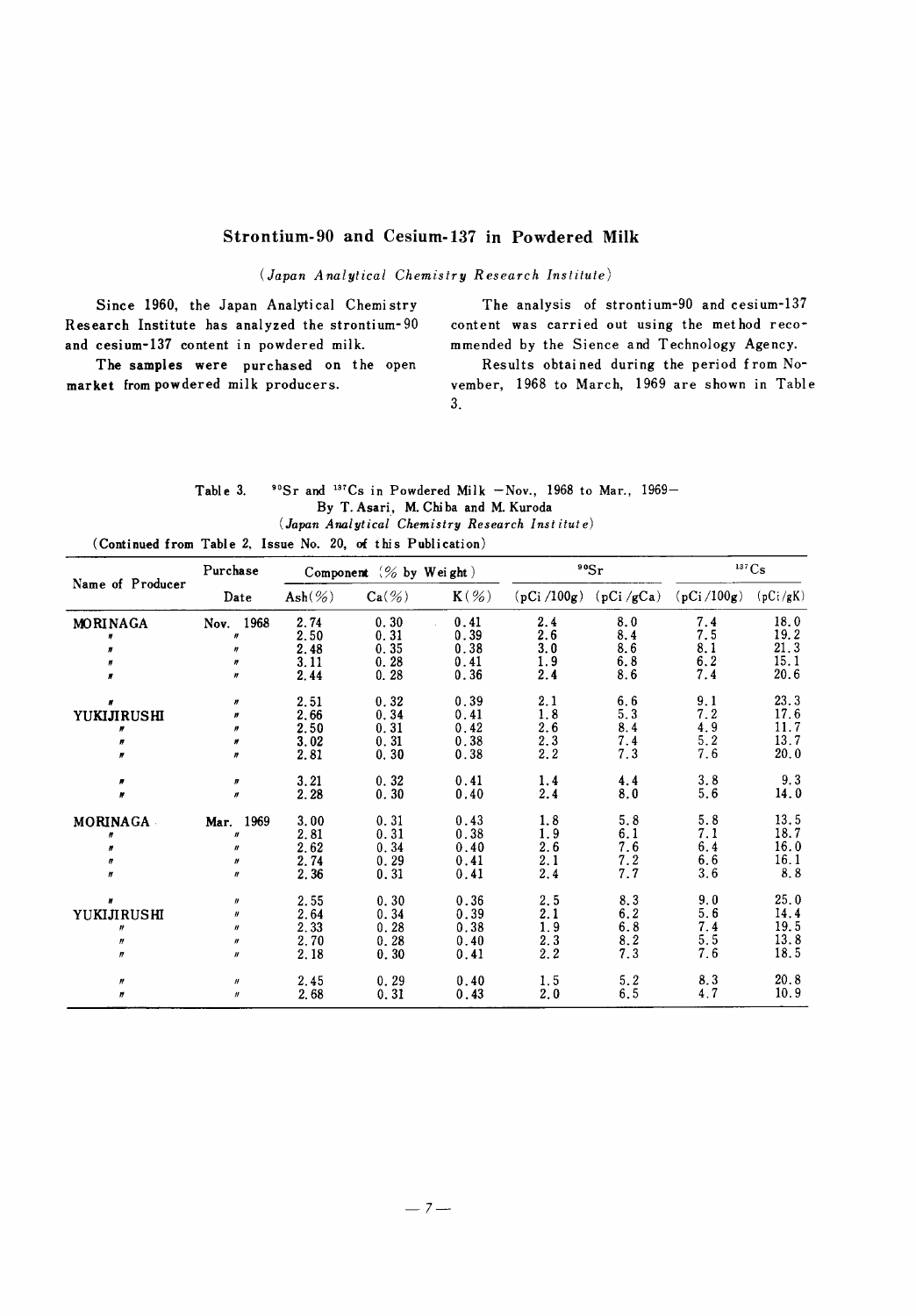## Strontium-90 and Cesium-137 in Vegetables

(Japan Analytical Chemistry Research Institute)

The Japan Analytical Chemistry Research Institute has analyzed the strontium-90 and cesium-137 content in vegetables obtained from 12 prefectures. Sampling locations are shown in Fi-The samples were taken twice at the gure 3. same location during the harvest period. At the prefectural public health laboratories, several kgs of the fresh vegetable samples were washed with water, and the inedible parts removed, then only the edible parts ashed at 450°C. These samples were then sent to the Japan Analytical Chemistry Research Institute and analyzed for strontium-90 and cesium-137 content, using the method recommended by the Science and Technology Agency.

Results obtained during the period from April, 1968 to March, 1969 are shown in Table 4.



 $-8-$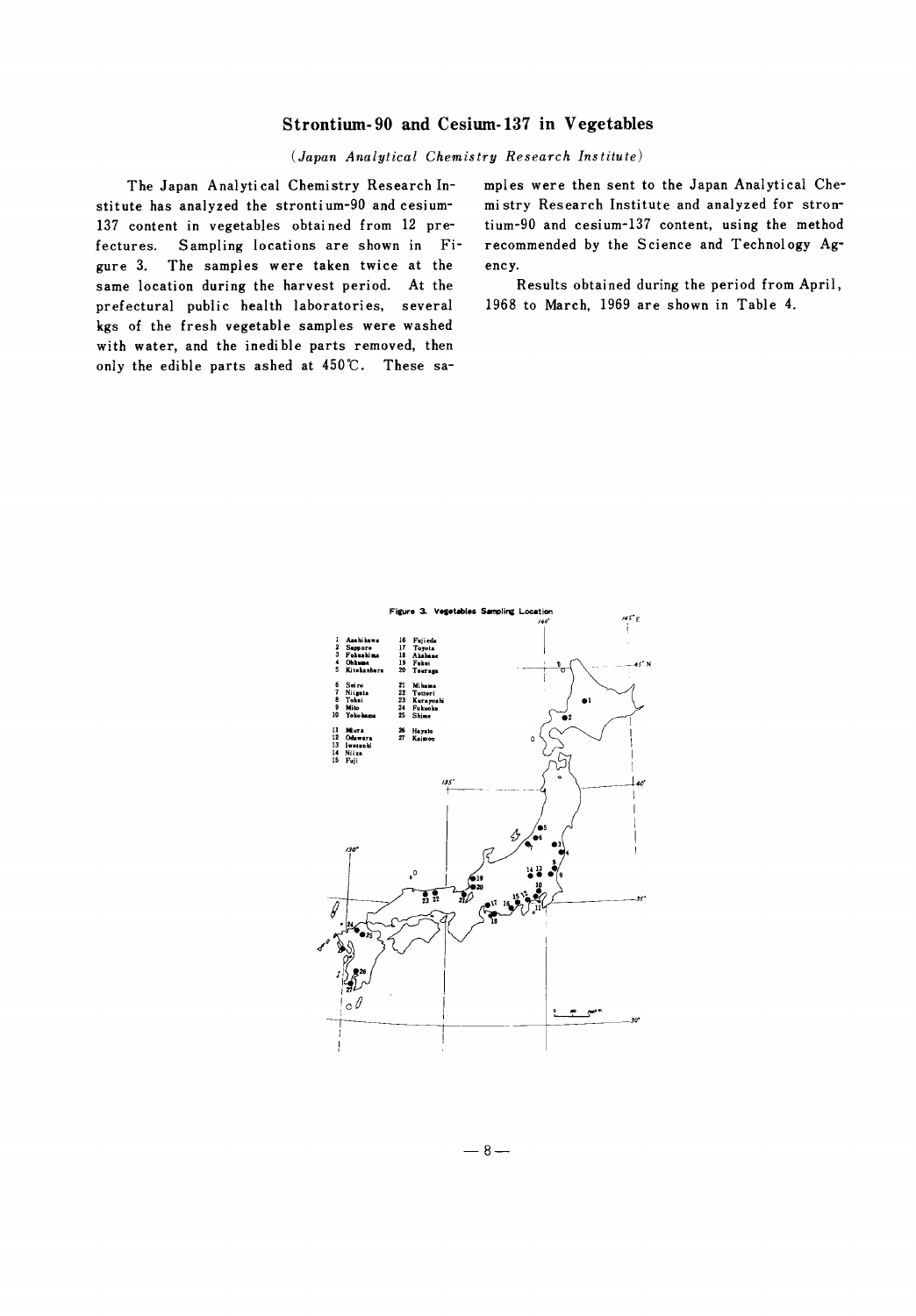|                                                                                                          | Month                                                                                                                |                                                 | Component $(\%$ by Weight)           |                                      |                                       | $\rm ^{90}Sr$                           | $137 \text{Cs}$                      |                                   |  |
|----------------------------------------------------------------------------------------------------------|----------------------------------------------------------------------------------------------------------------------|-------------------------------------------------|--------------------------------------|--------------------------------------|---------------------------------------|-----------------------------------------|--------------------------------------|-----------------------------------|--|
| Location                                                                                                 | Harvested                                                                                                            | Ash $(\%)$                                      | $Ca(\%)$                             | $K(\mathscr{Y}_o)$                   |                                       | $(pCi / kg)$ $(pCi / gCa)$ $(pCi / kg)$ |                                      | (pCi/gK)                          |  |
| (Spinach)<br>Toyota, AICHI<br>Okuma, FUKUSHIMA<br>Fukushima, FUKUSHIMA<br>Akabane, AICHI<br>Fukui, FUKUI | .68<br>Apr.<br>168<br>May<br>$\boldsymbol{\eta}$<br>$\boldsymbol{\eta}$<br>$\boldsymbol{\eta}$                       | 1.40<br>1.25<br>1.33<br>1.43<br>1.75            | 0.08<br>0.07<br>0.15<br>0.04<br>0.25 | 0.49<br>0.43<br>0.34<br>0.52<br>0.52 | 16.5<br>26.0<br>34.1<br>31.0<br>64.4  | 20.6<br>37.1<br>22.8<br>77.5<br>25.7    | 9.0<br>16.9<br>20.0<br>10.1<br>17.5  | 1.8<br>3.9<br>5.9<br>1.9<br>3.4   |  |
| Tottori, TOTTORI<br>Kurayoshi, TOTTORI<br>Sapporo, HOKKAIDO<br>Asahikawa, HOKKAIDO<br>Tsuruga, FUKUI     | $\boldsymbol{\eta}$<br>$\boldsymbol{\mu}$<br>.68<br>June<br>$\boldsymbol{\mathit{H}}$<br>$\boldsymbol{\mathcal{U}}$  | 1.30<br>1.30<br>2.03<br>1.75<br>1.60            | 0.06<br>0.16<br>0.14<br>0.05<br>0.20 | 0.47<br>0.35<br>0.73<br>0.69<br>0.45 | 19.5<br>65.7<br>21.2<br>19.1<br>159.0 | 32.4<br>41.1<br>15.2<br>38.2<br>79.6    | 13.9<br>20.6<br>13.8<br>14.5<br>41.7 | 3.0<br>5.9<br>1.9<br>2.1<br>9.3   |  |
| Sapporo, HOKKAIDO<br>Asahikawa, HOKKAIDO<br>Okuma, FUKUSHIMA<br>Fukushima, FUKUSHIMA<br>Toyota, AICHI    | 168<br>Oct.<br>$\boldsymbol{\eta}$<br>$\boldsymbol{n}$<br>$\boldsymbol{\eta}$<br>$\boldsymbol{n}$                    | 2.68<br>1.19<br>1 43<br>$2^{\degree}01$<br>1.08 | 0.07<br>0.06<br>0.08<br>0.18<br>0.03 | 1.03<br>0.38<br>0.41<br>0.56<br>0.50 | 29.0<br>37.3<br>37.0<br>43.5<br>8.1   | 41.5<br>62.2<br>46.3<br>24.2<br>26.9    | 32.3<br>30.5<br>23.7<br>33.1<br>3.0  | 3.1<br>8.0<br>5.8<br>5.9<br>0.6   |  |
| Mito, IBARAKI<br>Tokai, IBARAKI<br>Fuji, SHIZUOKA<br>Fujieda, SHIZUOKA<br>Akabane, AICHI                 | .68<br>Nov.<br>$\boldsymbol{n}$<br>$\pmb{\eta}$<br>$\boldsymbol{H}$<br>$\boldsymbol{\mathcal{U}}$                    | 1.23<br>$1^{\circ}63$<br>0.95<br>0.85<br>1.32   | 0.07<br>0.06<br>0.06<br>0.04<br>0.07 | 0.35<br>0.70<br>0.16<br>0.20<br>0.40 | 12.5<br>30.2<br>35.4<br>35.1<br>40.8  | 17.8<br>50.4<br>59.0<br>87.7<br>58.2    | 24.8<br>16.0<br>16.3<br>60.9<br>20.4 | 7.1<br>2.3<br>10.2<br>30.5<br>5.1 |  |
| Fukui, FUKUI<br>Tsuruga, FUKUI<br>Tottori, TOTTORI<br>Kurayoshi, TOTTORI<br>Fukuoka, FUKUOKA             | $\boldsymbol{H}$<br>$\boldsymbol{n}$<br>$\boldsymbol{\mathcal{U}}$<br>$\boldsymbol{\mathcal{H}}$<br>$\boldsymbol{n}$ | 0.83<br>1.42<br>1.53<br>1.53<br>1.35            | 0.11<br>0.09<br>0.05<br>0.07<br>0.06 | 0.33<br>0.50<br>0.63<br>0.57<br>0.53 | 11.4<br>78.6<br>15.4<br>26.5<br>12.1  | 10.4<br>87.3<br>30.8<br>37.8<br>20.1    | 7.6<br>19.8<br>10.7<br>18.7<br>19.1  | 2.3<br>4.0<br>1.7<br>3.3<br>3.6   |  |
| Iwaki, SAITAMA<br>Niiza, SAITAMA<br>Shime, FUKUOKA<br>Mito, IBARAKI<br>Tokai, IBARAKI                    | .68<br>Dec.<br>$^{\prime\prime}$<br>$\boldsymbol{\eta}$<br>.69<br>Jan.                                               | 1.27<br>2.03<br>1.17<br>1.34<br>1.87            | 0.03<br>0.10<br>0.04<br>0.05<br>0.06 | 0.49<br>0.80<br>0.42<br>0.50<br>0.73 | 12.1<br>42.1<br>11.1<br>11.5<br>14.3  | 40.3<br>42.1<br>27.7<br>23.1<br>23.8    | 13.4<br>15.8<br>29.0<br>3.8<br>17.3  | 2.7<br>2.0<br>6.9<br>0.76<br>2.4  |  |
| Fuji, SHIZUOKA<br>Fujieda, SHIZUOKA<br>Fukuoka, FUKUOKA<br>Yokohama, KANAGAWA<br>Odawara, KANAGAWA       | $\boldsymbol{\eta}$<br>$\boldsymbol{\eta}$<br>$\boldsymbol{n}$<br>Feb.<br>.69<br>$\boldsymbol{\eta}$                 | 0.94<br>2.25<br>1.26<br>1.92<br>1.18            | 0.04<br>0.07<br>0.05<br>0.05<br>0.07 | 0.29<br>0.61<br>0.43<br>0.78<br>0.32 | 23.9<br>80.9<br>9.3<br>25.8<br>26.3   | 59.9<br>115.0<br>18.5<br>51.6<br>37.6   | 32.2<br>37.4<br>21.6<br>22.3<br>17.3 | 11.1<br>6.1<br>8.0<br>3.1<br>5.4  |  |
| Shime, FUKUOKA<br>Yokohama, KANAGAWA<br>Odawara, KANAGAWA<br>Iwaki, SAITAMA<br>Niiza, SAITAMA            | $\boldsymbol{\eta}$<br>Mar.<br>'69<br>$\boldsymbol{\eta}$<br>$\boldsymbol{\eta}$<br>$\boldsymbol{\eta}$              | 0.55<br>1.59<br>1.08<br>1.70<br>1.47            | 0.02<br>0.05<br>0.06<br>0.06<br>0.06 | 0.20<br>0.61<br>0.28<br>0.65<br>0.46 | 6.9<br>12.0<br>16.9<br>15.5<br>29.8   | 34.7<br>24.1<br>28.2<br>25.8<br>49.6    | 10.6<br>9.9<br>20.2<br>12.5<br>10.4  | 5.3<br>1.6<br>7.2<br>1.9<br>2.3   |  |

#### $90^\circ$ Sr and  $137$ Cs in Vegetables -Apr., 1968 to Mar., 1969-Table 4. By T. Asari, M. Chiba and M. Kuroda  $\label{eq:an} (Japan\ Analytical\ Chemistry\ Research\ Institute)$

(Continued from Table 3, Issue No. 20, of this Publication)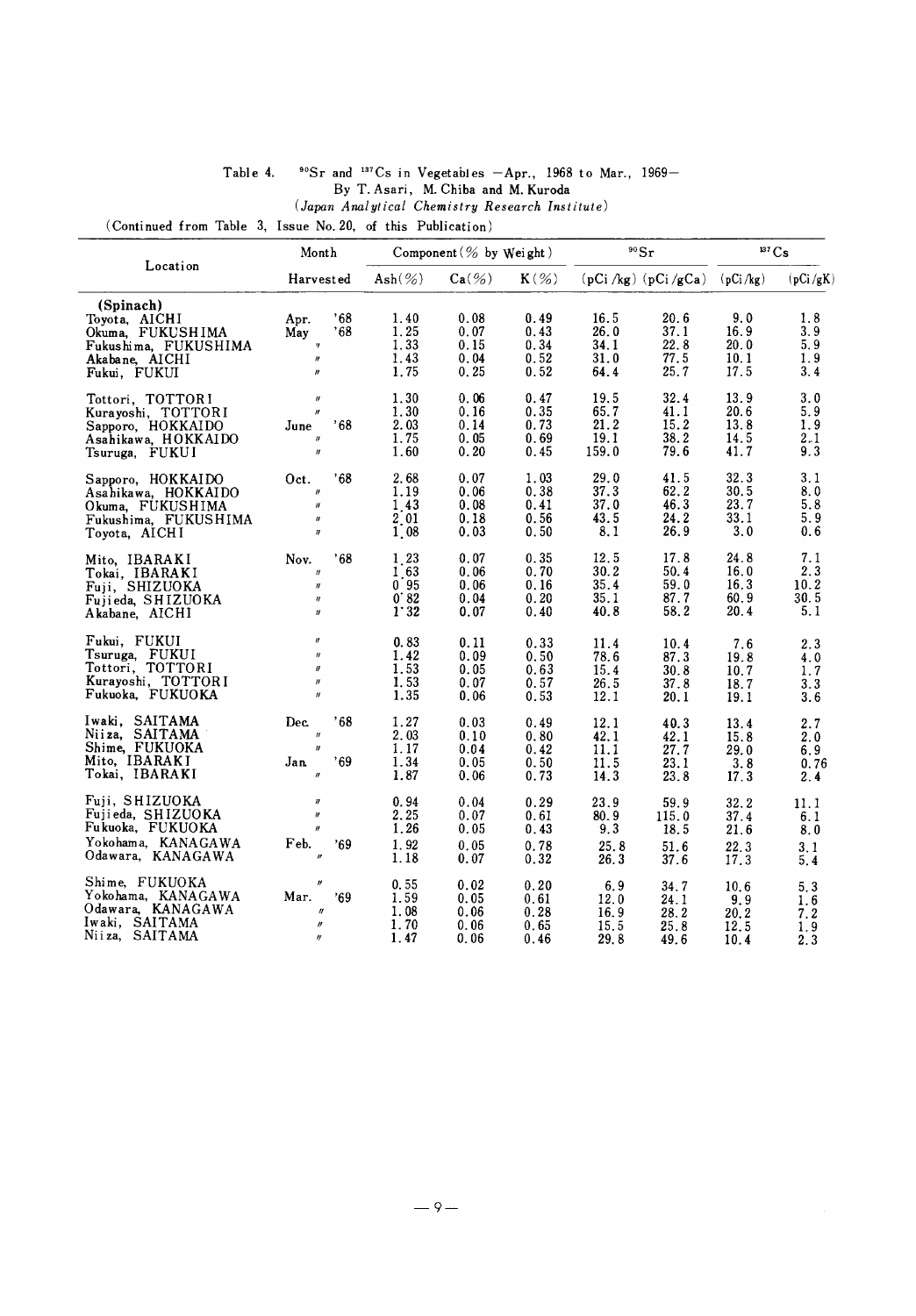|                                                                                                                               | Month                                                                                                                     |                                       | Component (% by weight)              |                                      |                                         | $90$ Sr                                         | $^{137}\mathrm{Cs}$                  |                                     |
|-------------------------------------------------------------------------------------------------------------------------------|---------------------------------------------------------------------------------------------------------------------------|---------------------------------------|--------------------------------------|--------------------------------------|-----------------------------------------|-------------------------------------------------|--------------------------------------|-------------------------------------|
| Location                                                                                                                      | Harvested                                                                                                                 | Ash $(\%)$                            | $Ca(\%)$                             | $K(\%)$                              |                                         | $(pCi/kg)$ $(pCi/gCa)$ $(pCi/kg)$               |                                      | (pCi/gK)                            |
| (Japanese Radish Whole)<br>Toyota, AICHI<br>Fukushima, FUKUSHIMA<br>Okuma, FUKUSHIMA<br>Yokohama, KANAGAWA<br>Miura, KANAGAWA | .68<br>Apr.<br>'68<br>May<br>$\boldsymbol{\eta}$<br>$\boldsymbol{\eta}$<br>$\boldsymbol{n}$                               | 098<br>0.71<br>0.88<br>0.69<br>0.76   | 0.02<br>0.03<br>0.03<br>0.03<br>0.03 | 0.39<br>0.27<br>0.33<br>0.21<br>0.22 | 9.2<br>7.3<br>54.0<br>11.8<br>30.0      | 45.9<br>24.2<br>180.0<br>$39^{\circ}4$<br>100.0 | 5,1<br>13.4<br>8.6<br>14.8<br>7.7    | 1.3<br>4.9<br>2.6<br>7.0<br>3.5     |
| Akabane, AICH1<br>Sapporo, HOKKAIDO<br>Asahi kawa, HOKKAIDO<br>Niigata, NIIGATA<br>Seiro, NIIGATA                             | 11<br>.68<br>July<br>$\pmb{\mathcal{H}}$<br>$\pmb{\mathcal{H}}$<br>$\boldsymbol{\eta}$                                    | 1.00<br>0.70<br>0.70<br>0.65<br>0.41  | 0.02<br>0.02<br>0.02<br>0.03<br>0.01 | 0.39<br>0.27<br>0.28<br>0.22<br>0.15 | 41.1<br>10.6<br>26.1<br>71.7<br>11.5    | 206.0<br>52.8<br>30.0<br>239.0<br>115.0         | 17.0<br>12.1<br>34.1<br>14.4<br>9.9  | 4.4<br>4.7<br>12.2<br>6.6<br>6.6    |
| Niiza, SAITAMA<br>Iwaki, SAITAMA<br>Hayato, KAGOSHIMA<br>Kaimon, KAGOSHIMA<br>Okuma, FUKUSHIMA                                | $\boldsymbol{H}$<br>$\eta$<br>$^{\prime\prime}$<br>$\boldsymbol{H}$<br>'68<br>Aug.                                        | 0.55<br>1.10<br>0.42<br>0.67<br>0.46  | 0.02<br>0.04<br>0.02<br>0.02<br>0.02 | 0.21<br>0.47<br>0.16<br>0.24<br>0.19 | 10.8<br>24.8<br>32.3<br>11.6<br>11.6    | 54.0<br>61.9<br>161.0<br>58.2<br>58.3           | 6.1<br>16.3<br>14.9<br>12.5<br>4.3   | 2.9<br>3.5<br>9.3<br>5.2<br>2.3     |
| Toyota, AICHI<br>Sapporo, HOKKAIDO<br>Asahikawa, HOKKAIDO<br>Fukushima, FUKUSHIMA<br>Niigata, NIIGA1A                         | '68<br>Oct.<br>'68<br>Nov.<br>$\boldsymbol{\eta}$<br>$\boldsymbol{\mathcal{U}}$<br>$\boldsymbol{\mathcal{H}}$             | 0.73<br>0.42<br>0.60<br>0.61<br>0.51  | 0.02<br>0.04<br>0.03<br>0.04<br>0.02 | 0.34<br>0.19<br>0.24<br>0.21<br>0.18 | 12.9<br>94.8<br>24.4<br>9.4<br>35.7     | 64.5<br>236.0<br>81.2<br>23.4<br>178.0          | 6.4<br>40.3<br>6.9<br>6.6<br>9.6     | 1.9<br>21.2<br>2.8<br>3.2<br>5.4    |
| Kitakanbara, NIIGATA<br>Fuji, SHIZUOKA<br>Fujieda, SHIZUOKA<br>Akabane, AICHI<br>Mihama, FUKUI                                | Nov. '68<br>$\boldsymbol{n}$<br>Ħ<br>$^{\prime\prime}$<br>Ħ                                                               | 0.63<br>0.48<br>0.37<br>0.61<br>0.60  | 0.03<br>0.02<br>0.01<br>0.02<br>0.02 | 0.24<br>0.18<br>0.16<br>0.25<br>0.23 | 24.5<br>25.5<br>26.7<br>8.4<br>37.6     | 81.6<br>128.0<br>267.0<br>41.9<br>187.0         | 4.9<br>7,7<br>9.6<br>3.5<br>9.1      | 2.0<br>4.3<br>6.0<br>1.4<br>3.9     |
| Yokohama, KANAGAWA<br>Miura, KANAGAWA<br>Iwaki, SAITAMA<br>Niiza, SAITAMA                                                     | $^{\prime\prime}$<br>Dec. '68<br>$\boldsymbol{n}$<br>$\boldsymbol{n}$<br>$\boldsymbol{\mu}$                               | 0.62<br>0.57<br>0.48<br>0.58<br>0.41  | 0.02<br>0.03<br>0.02<br>0.02<br>0.03 | 0.25<br>0.19<br>0.17<br>0.23<br>0.15 | 31.2<br>4.7<br>10.6<br>13.0<br>10.1     | 156.0<br>15.7<br>52.9<br>65.2<br>33.6           | 6, 3<br>4.1<br>3.3<br>4.0<br>2.9     | 2.5<br>2.2<br>1.9<br>1.7<br>1.9     |
| Tsuruga, FUKUI<br>$\boldsymbol{H}$<br>Shime, FUKUOKA<br>Fukuoka, FUKUOKA<br>Kaimon, KAGOSHIMA                                 | $\boldsymbol{\mathcal{H}}$<br>$\boldsymbol{n}$<br>$\boldsymbol{\mathit{H}}$<br>$\boldsymbol{\eta}$<br>$^{\prime\prime}$   | 0.55<br>0.49<br>0.52<br>0.58<br>0.58  | 0.02<br>0.02<br>0.02<br>0.02<br>0.02 | 0.19<br>0.16<br>0.20<br>0.19<br>0.25 | 115.0<br>78.9<br>11.1<br>6.1<br>18.5    | 577.0<br>394.0<br>55.4<br>30.5<br>92.7          | 8.7<br>7.3<br>2.1<br>11.3<br>12.5    | 4.6<br>4.6<br>1.0<br>5.9<br>5.0     |
| Hayato, KAGOSHIMA<br>Fujieda, SHIZUOKA<br>Fuji, SHIZUOKA<br>Fukuoka, FUKUOKA<br>Shime, FUKUOKA                                | $\boldsymbol{\eta}$<br>.69<br>Jan.<br>$\boldsymbol{\mathcal{H}}$<br>n<br>$\pmb{\eta}$                                     | 0, 54<br>0.44<br>0.35<br>0.64<br>1.46 | 0.02<br>0.02<br>0.01<br>0.02<br>0.07 | 0.22<br>0.16<br>0.15<br>0.22<br>0.53 | 34.4<br>24.0<br>18.8<br>12.4<br>33.9    | 172.0<br>120.0<br>188.0<br>61.9<br>48.5         | 11.9<br>4.2<br>3.8<br>12.1<br>8.1    | 5.4<br>2.6<br>2.5<br>5.5<br>1, 5    |
| (Japanese Radish Leaf)<br>Toyota, AICHI<br>Yokohama, KANAGAWA<br>Miura, KANAGAWA<br>Akabane, AICHI<br>Hayato, KAGOSHIMA       | Apr. '68<br>May '68<br>$\boldsymbol{H}$ .<br>$\mu$<br>July '68                                                            | 1.21<br>1.72<br>1.42<br>1.41<br>1.51  | 0.12<br>0.38<br>0.23<br>0.11<br>0.23 | 0.36<br>0.18<br>0.19<br>0.44<br>0.31 | 45.6<br>112.0<br>8.0<br>225.0<br>226.0  | 38.0<br>29.4<br>3.5<br>204.0<br>98.4            | 18.2<br>36.7<br>19.1<br>45.7<br>73.1 | 5.1<br>20.4<br>10.1<br>10.4<br>23.6 |
| Kaimon, KAGOSHIMA<br>Toyota, AICHI<br>Akabane, AICHI<br>Mihama, FUKUI<br>$\boldsymbol{\mathcal{B}}$                           | $\boldsymbol{\eta}$<br>Oct. '68<br>Nov. '68<br>$\boldsymbol{\mu}$<br>$\boldsymbol{\prime\prime}$                          | 1.62<br>1.02<br>1.26<br>1.03<br>1.00  | 0.22<br>0.08<br>0.10<br>0.07<br>0.06 | 0.28<br>0.34<br>0.37<br>0.29<br>0.32 | 71.7<br>34.0<br>45.0<br>108.0<br>66.3   | 32.6<br>42.5<br>45.0<br>155.0<br>110.0          | 35.7<br>6.1<br>6.5<br>12.1<br>8.7    | 12.8<br>1.8<br>1.8<br>4.2<br>2.7    |
| Yokohama, KANAGAWA<br>Miura, KANAGAWA<br>Tsuruga, FUKUI<br>$\boldsymbol{\eta}$<br>Kaimon, KAGOSHIMA                           | Dec. '68<br>$\boldsymbol{\mathcal{U}}$<br>$\boldsymbol{\mathcal{H}}$<br>$\boldsymbol{\mathcal{H}}$<br>$\boldsymbol{\eta}$ | 1.40<br>1.04<br>0.93<br>1.01<br>1.41  | 0.20<br>0.10<br>0.07<br>0.10<br>0.15 | 0.26<br>0.25<br>0.16<br>0.18<br>0.37 | 26.5<br>46.8<br>254.0<br>134.0<br>100.0 | 13.2<br>46.8<br>363.0<br>134.0<br>66.9          | 9.6<br>7.8<br>22.1<br>19.3<br>70.8   | 3.7<br>3.1<br>13.8<br>10.7<br>19.1  |
| Hayato, KAGOSHIMA                                                                                                             | $\boldsymbol{\mathcal{U}}$                                                                                                | 1.17                                  | 0.08                                 | 0.35                                 | 81.9                                    | 102.0                                           | 19.2                                 | 5.5                                 |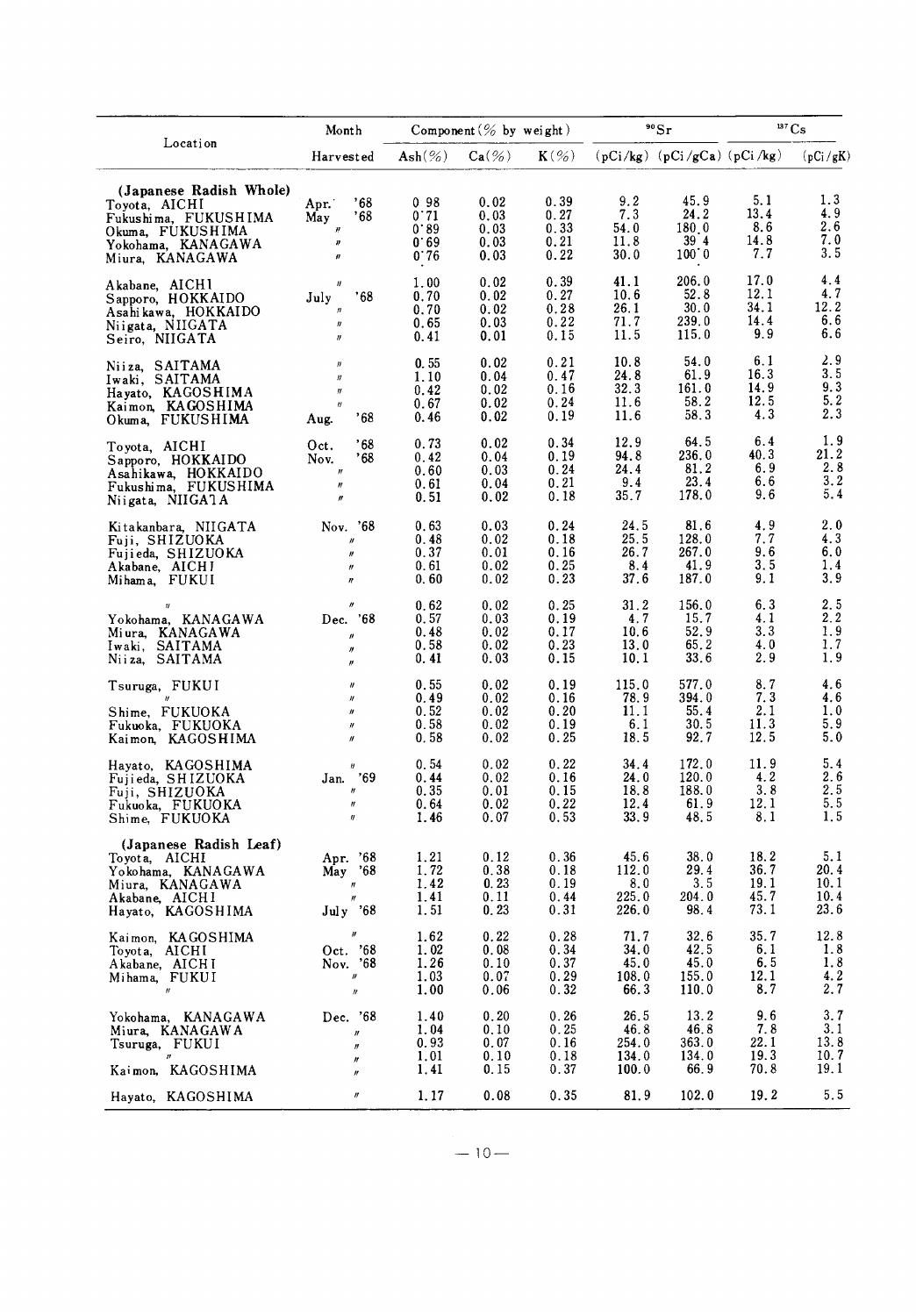## Strontium-90 and Cesium-137 in Total Diet

(Japan Analytical Chemistry Research Institute)

Since June 1963, the Japan Analytical Chemistry Research Institute has conducted analyses of total diet samples from the 19 prefectures shown in Figure 4.

One city and one village in each prefecture were chosen as representative of urban and rural districts of these prefectures, respectively.

Ten families from each family presented a normal portion of the regular diet consumed in one day by an adult or a child. Diets at special occasions were avoided.

Composite samples from the 10 families were ashed together and analyzed using the method recommended by the Science and Technology Agency.

Results obtained during the period from May to December, 1968 are shown in Table 5.

Figure 5 shows the all Japan mean values of total diet.

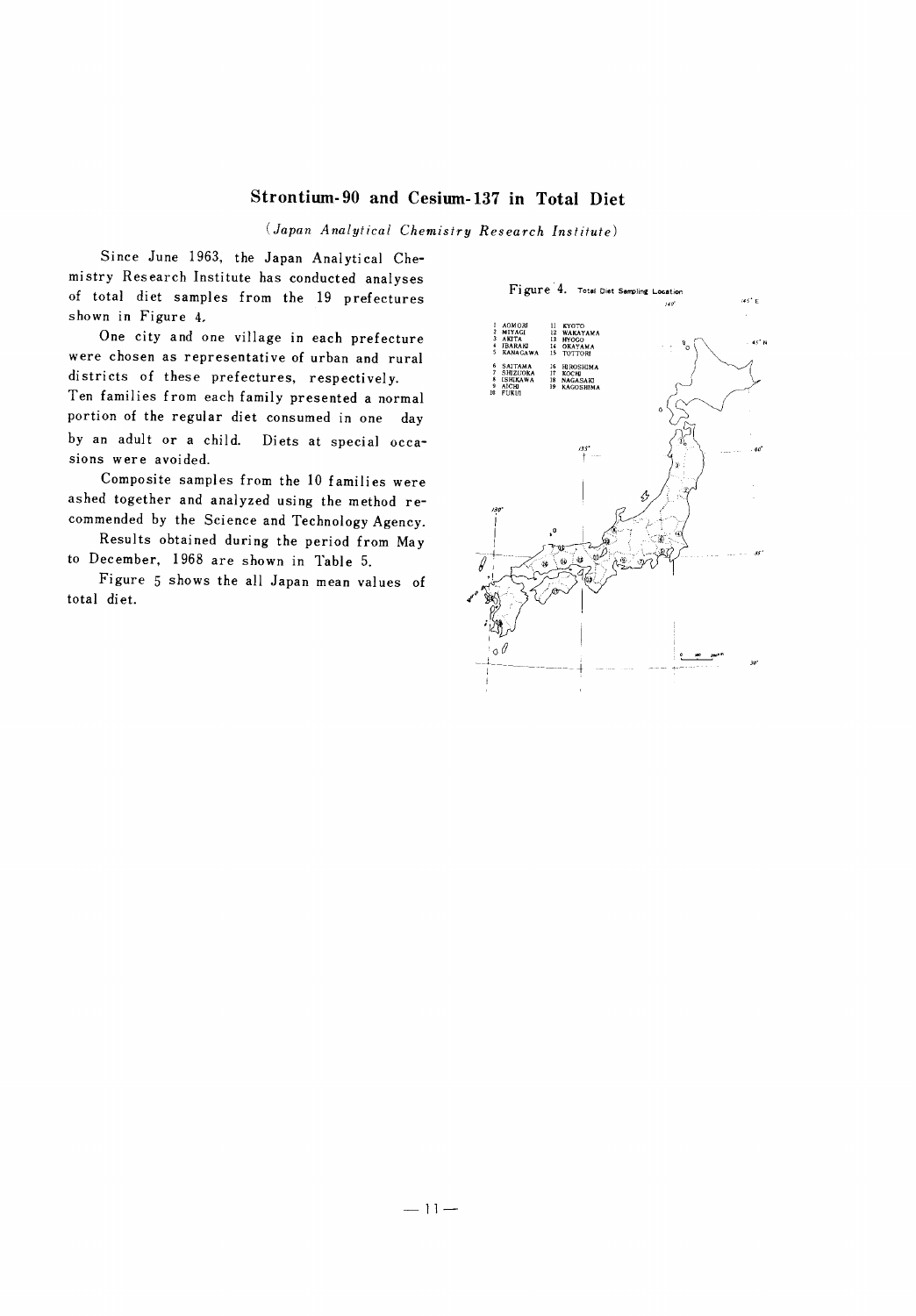| Table 5. |  | <sup>90</sup> Sr and <sup>137</sup> Cs in Total Diet -May to Dec., 1968- |  |
|----------|--|--------------------------------------------------------------------------|--|
|          |  | By T. Asari. M. Chiba and M. Kuroda                                      |  |
|          |  | (Japan Analytical Chemistry Research Institute)                          |  |

(*Japan Analytical Chemistry R*)<br>(*Continued from Table 5*, Issue No. 20, of this Publication)

|                                                                       |                                                               |              |             |              | Daily Intake           |                   |                          |                             |
|-----------------------------------------------------------------------|---------------------------------------------------------------|--------------|-------------|--------------|------------------------|-------------------|--------------------------|-----------------------------|
| Location                                                              | Month                                                         | Ash $(g)$    | Ca(mg)      | K(g)         | $\rm ^{90}Sr$<br>(pCi) | 90Sr<br>(pCi/gCa) | $137 \text{Cs}$<br>(pCi) | $137 \text{Cs}$<br>(pCi/gK) |
| (URBAN ADULT DIET)                                                    |                                                               |              |             | 1.81         | 23.1                   | 21.5              | 21.7                     | 12.0                        |
| Aomori, AOMORI<br>Ħ                                                   | May 1968<br>Nov.<br>$\pmb{\eta}$                              | 21.1<br>17.9 | 1076<br>303 | 1.50         | 9.9                    | 32.7              | 16.2                     | 10.8                        |
| Sendai, MIYAGI                                                        | June<br>$\boldsymbol{\mathit{H}}$<br>Nov.<br>$\pmb{\eta}$     | 18.4<br>20.9 | 519<br>506  | 1.83<br>1.91 | 5.6<br>6.1             | 10.8<br>12.1      | 15.9<br>15.1             | 8.7<br>7.9                  |
| Akita, AKITA                                                          | $\boldsymbol{\eta}$<br>May                                    | 14.5         | 287         | 1.17         | 12.9                   | 44.9              | 9.1                      | 7.8                         |
| $\boldsymbol{n}$<br>$\pmb{\mathcal{U}}$                               | Nov.<br>$\boldsymbol{n}$                                      | 15.1         | 571         | 1.16         | 12.5                   | 21.9              | 12.3                     | 10.6                        |
| Mito, IBARAKI<br>$\boldsymbol{\eta}$                                  | May<br>$\pmb{\mathcal{H}}$<br>Nov.<br>$\boldsymbol{n}$        | 16.3<br>17.1 | 556<br>498  | 1.63<br>1.77 | 7.5<br>7.6             | 13.5<br>15.3      | 13.4<br>14.8             | 8.2<br>8.4                  |
| Yokohama, KANAGAWA                                                    | June<br>$\pmb{\mathcal{U}}$<br>Nov.<br>$\pmb{\mathcal{H}}$    | 18.1<br>18.9 | 433<br>435  | 1.87<br>2.03 | 5.7<br>9.0             | 13.2<br>20.7      | 12.8<br>13.2             | 6.8<br>6.5                  |
| Omiya, SAITAMA                                                        | May<br>$\pmb{\mathcal{B}}$                                    | 16.5         | 640         | 1.77         | 10.8                   | 6.9               | 10.9                     | 6.2                         |
|                                                                       | Nov.<br>$\prime\prime$<br>$\boldsymbol{\mathit{H}}$           | 18.3<br>15.7 | 880<br>339  | 1.88<br>1.84 | 9.2<br>6.2             | 10.5<br>18.3      | 20.3<br>11.7             | 10.8<br>6.4                 |
| Shimada, SHIZUOKA<br>$\boldsymbol{\theta}$                            | June<br>Nov.<br>$\boldsymbol{\mathit{H}}$                     | 9.2          | 185         | 1.08         | 11.1                   | 60.0              | 8.0                      | 7.4                         |
| Kanazawa, ISHIKAWA                                                    | May<br>$\pmb{\eta}$                                           | 28.8         | 1011        | 1.70         | 15.1                   | 14.9              | 10.8                     | 6.4                         |
| $\boldsymbol{n}$<br>$\boldsymbol{\mathit{n}}$                         | Nov.<br>$\boldsymbol{n}$<br>June<br>$\boldsymbol{\mathit{H}}$ | 20.7<br>20.0 | 584<br>554  | 1.86<br>1.99 | 11.8<br>5.6            | 20.2<br>10.1      | 19.3<br>13.3             | 10.4<br>6.7                 |
| Kariya, AICHI                                                         | Nov.<br>$\boldsymbol{H}$                                      | 20.4         | 667         | 2.13         | 8.2                    | 12.3              | 18.3                     | 8.6                         |
| Fukui, FUKUI<br>$^{\prime\prime}$                                     | May<br>$\pmb{\eta}$<br>Nov.<br>$\pmb{\mathcal{H}}$            | 14.9<br>21.8 | 383<br>451  | 1.41<br>1.92 | 8.9<br>15.4            | 23.2<br>34.1      | 8.3<br>18.1              | 5.9<br>9.4                  |
| Kyoto, KYOTO                                                          | '68<br>May                                                    | 17.3         | 545         | 1.54         | 8.5                    | 15.6              | 12.9<br>11.5             | 8.4<br>7.0                  |
| $^{\prime\prime}$<br>Wakayama, WAKAYAMA                               | Nov.<br>$^{\prime\prime}$<br>May<br>$\pmb{\mathcal{H}}$       | 15.1<br>14.3 | 430<br>878  | 1.64<br>1.01 | 7.1<br>4.4             | 16.5<br>5.0       | 8.2                      | 8.1                         |
| Kakogawa, HYOGO                                                       | Nov.<br>$\pmb{\mathcal{H}}$<br>June<br>n                      | 13.0<br>19.4 | 527<br>598  | 1.08<br>1.35 | 5.2<br>5.5             | 9.9<br>9.2        | 5.9<br>9,6               | 5.5<br>7.1                  |
| $\boldsymbol{\mathcal{H}}$                                            | Nov.<br>$\pmb{\eta}$                                          | 23.5         | 825         | 1.86         | 6.1                    | 7.4               | 12.1                     | 6.5                         |
| Okayama, OKAYAMA                                                      | May<br>$\pmb{\mathcal{U}}$                                    | 23.1         | 319         | 1.73         | 5.5                    | 17.2              | 11.4                     | 6.6                         |
| $_{\prime\prime}$<br>Tottori, TOTTORI                                 | Nov.<br>$\pmb{\mathcal{H}}$<br>June<br>$\pmb{\mathcal{H}}$    | 16.1<br>24.9 | 465<br>500  | 1.63<br>1.78 | 6, 6<br>17.5           | 14.2<br>35.0      | 8.5<br>19.2              | 5.2<br>10.8                 |
| Ħ                                                                     | Nov.<br>$\pmb{\mathcal{H}}$                                   | 22.7         | 824         | 2.28         | 13.7                   | 16.6              | 15.3                     | 6.7                         |
| Hiroshima, HIROSHIMA                                                  | May<br>$\boldsymbol{\mathcal{H}}$                             | 14.8         | 389<br>393  | 1.31<br>1.87 | 9.4<br>5.4             | 24.2<br>13.7      | 9.0<br>15.5              | 6.9<br>8.3                  |
| Kochi, KOCHI                                                          | Nov.<br>$\pmb{\mathcal{H}}$<br>May<br>$\pmb{\mathcal{H}}$     | 15.9<br>15.8 | 412         | 1.48         | 9.0                    | 21.8              | 8.2                      | 5.5                         |
| $\boldsymbol{\eta}$<br>Nagasaki, NAGASAKI                             | Nov.<br>$\pmb{\mathcal{H}}$<br>May<br>$^{\prime\prime}$       | 17.6<br>22.2 | 459<br>584  | 1.73<br>1.53 | 7.8<br>8.8             | 17.0<br>15.1      | 11.6<br>14.1             | 7.7<br>9.2                  |
|                                                                       | $\boldsymbol{\mathcal{H}}$                                    | 24.5         | 551         | 1.81         | 9, 8                   | 17.8              | 14.2                     | 7.8                         |
| $\boldsymbol{\mathcal{U}}$<br>Kagoshima, KAGOSHIMA                    | Nov.<br>May<br>$\pmb{\mathcal{H}}$                            | 23.9         | 739         | 2.03         | 15.4                   | 20.8              | 23.7                     | 11.7                        |
| $^{\prime\prime}$<br>$\eta$                                           | Nov.<br>$\pmb{\pi}$                                           | 18.5         | 525         | 1.86         | 8.6                    | 16.4              | 18.3                     | 9.8                         |
| (RURAL ADULT DIET)<br>Aomori, AOMORI                                  | May 1968                                                      | 19.4         | 417         | 1.42         | 15.1                   | 36.2              | 14.0                     | 9.9                         |
| $\mathbf{n}$<br>Natori, MIYAGI                                        | Nov.<br>$\prime\prime$<br>June<br>$\pmb{\eta}$                | 16.2<br>19.9 | 499<br>408  | 1.12<br>1.77 | 9.2<br>6.1             | 18.4<br>15.0      | 10.2<br>11.7             | 9. 1<br>6.6                 |
| $\boldsymbol{\eta}$ and $\boldsymbol{\eta}$ and $\boldsymbol{\eta}$   | Nov.<br>$\boldsymbol{\mathcal{B}}$                            | 23.7         | 519         | 2.16         | 6.2                    | 11.9              | 14.2                     | 6.6<br>8.8                  |
| Yuwa, AKITA                                                           | May<br>$\pmb{n}$                                              | 22.3         | 529         | 1.74         | 22.8                   | 43.1              | 15.3                     |                             |
| $\boldsymbol{H}$<br>$\boldsymbol{\mathcal{H}}$<br>Tokai, IBARAKI      | Nov.<br>$\pmb{\eta}$<br>May<br>$\pmb{\eta}$                   | 14.7<br>18.8 | 478<br>803  | 1.28<br>1.57 | 16.7<br>12.9           | 34.9<br>16.1      | 21.0<br>11.2             | 16.4<br>7.1                 |
| $\boldsymbol{n}$<br>Ħ                                                 | Nov.<br>$\boldsymbol{\mathcal{H}}$                            | 20.0         | 638         | 2.04         | 12.9                   | 20.2              | 16.3                     | 8,0                         |
| Totsuka, KANAGAWA<br>$\boldsymbol{\pi}$<br>$\boldsymbol{\mathcal{H}}$ | June<br>$\boldsymbol{n}$<br>Nov.<br>$\pmb{\eta}$              | 19.3<br>19.7 | 309<br>335  | 1.65<br>2.06 | 5.3<br>8.4             | 17.2<br>25.1      | 14.3<br>32.9             | 8.7<br>16.0                 |
| Niiza, SAITAMA                                                        | May<br>$\pmb{\mathcal{U}}$                                    | 19.7         | 615         | 1.61         | 9.7                    | 15.8              | 8.5                      | 5.3                         |
| $^{\prime\prime}$<br>$^{\prime\prime}$<br>Kakegawa, SHIZUOKA          | Nov.<br>$\boldsymbol{\mathcal{H}}$<br>June<br>$\pmb{\eta}$    | 19.6<br>5.2  | 1194<br>126 | 1.66<br>0.38 | 8.2<br>2.8             | 6.9<br>22.2       | 12.6<br>5.3              | 7.6<br>13.9                 |
| $\boldsymbol{\mathcal{H}}$<br>$\boldsymbol{\mathcal{H}}$              | Nov.<br>$\pmb{\mathcal{U}}$                                   | 12.6         | 275         | 1.58         | 10.1                   | 36.7              | 9.2                      | 5.8                         |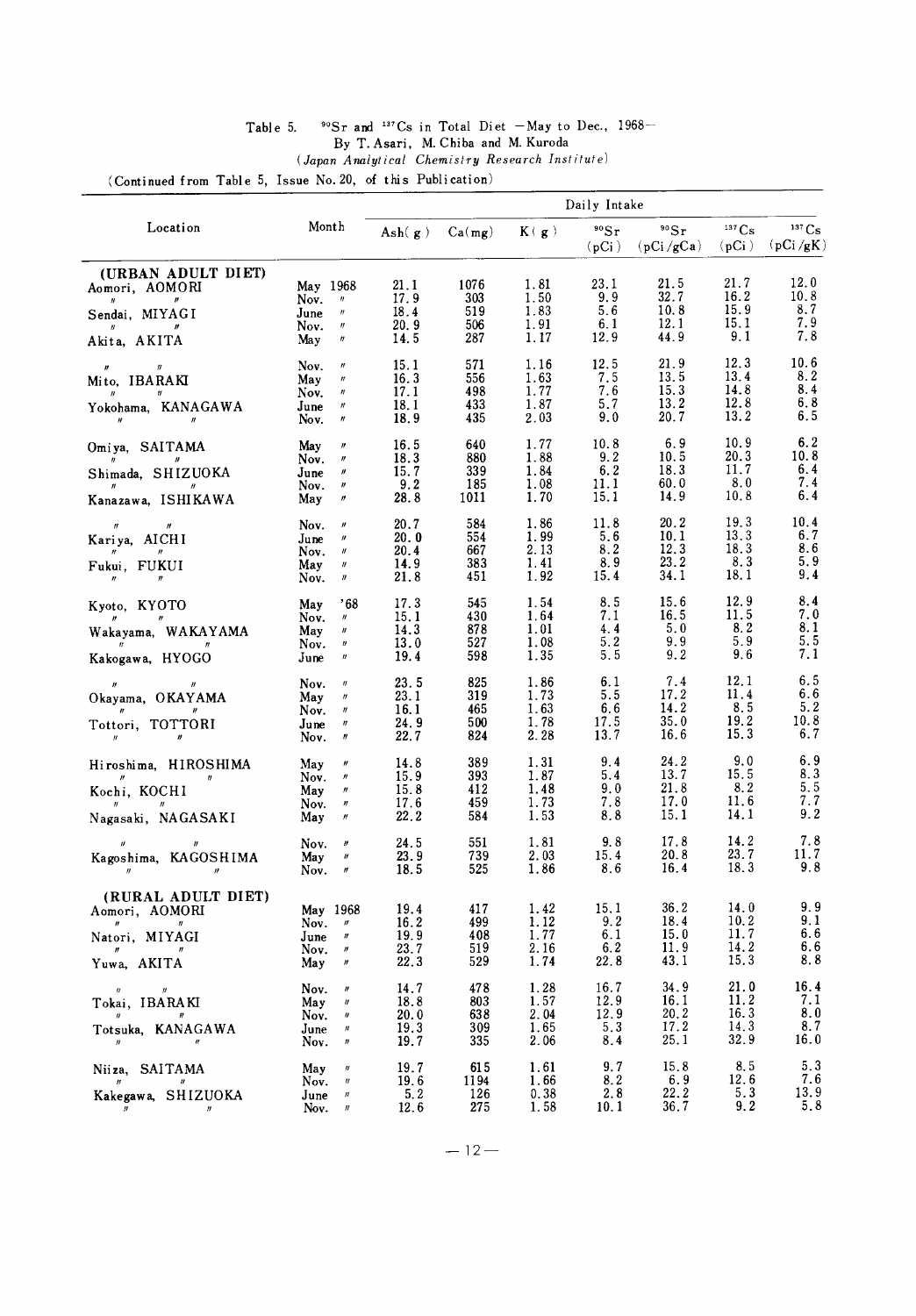|                                                                                           |                                                                         | Daily Intake |            |              |             |                                          |                                   |                          |  |
|-------------------------------------------------------------------------------------------|-------------------------------------------------------------------------|--------------|------------|--------------|-------------|------------------------------------------|-----------------------------------|--------------------------|--|
| Location                                                                                  | Month                                                                   | Ash $(g)$    | Ca(mg)     | K(g)         | 90Sr        |                                          | $90Sr$ $137Cs$<br>$137 \text{Cs}$ |                          |  |
|                                                                                           |                                                                         |              |            |              |             | $(p Ci)$ $(p Ci/gCa)$ $(pCi)$ $(pCi/gK)$ |                                   |                          |  |
| Matsuto, ISHIKAWA                                                                         | May 1968                                                                | 19.6         | 466        | 1.15         | 13.4        | 28.8                                     | 6.9                               | 6.0                      |  |
| $\mathbf{u}$                                                                              | Nov. $\pi$                                                              | 13.4         | 253        | 1.44         | 12.6        | 49.8                                     | 12.7                              | 8.8                      |  |
| Nishio, AICHI                                                                             | June $''$<br>Nov.<br>$\prime\prime$                                     | 15.9<br>11.9 | 437<br>400 | 1.64<br>1.33 | 5.5<br>6.2  | 12.6<br>15.5                             | 7.8<br>7.9                        | 4.8<br>5.9               |  |
| Kanazu, FUKUI                                                                             | June<br>$\pmb{\mu}$                                                     | 13.4         | 515        | 1.55         | 25.6        | 49.7                                     | 10.4                              | 7.4                      |  |
| $\boldsymbol{\mathcal{U}}$                                                                | Nov.<br>$\pmb{\eta}$                                                    | 13.3         | 207        | 1.37         | 12.1        | 58.5                                     | 10.6                              | 7.7                      |  |
| Miyama, KYOTO                                                                             | May<br>$\pmb{\mathcal{H}}$                                              | 17.4         | 327        | 1.47         | 13.2        | 40.4                                     | 8.8                               | 6.0                      |  |
| Hidaka, WAKAYAMA                                                                          | Nov.<br>$\pmb{\mathcal{H}}$<br>May<br>$\boldsymbol{\eta}$               | 17.3<br>19.5 | 419<br>850 | 2.08<br>1.51 | 17.1<br>5.9 | 40.8<br>6.9                              | 12.1<br>6.6                       | 5.8<br>4.4               |  |
| Kakogawa, HYOGO                                                                           | Nov.<br>$\boldsymbol{\mathcal{H}}$<br>$\pmb{\mathcal{H}}$               | 16.3<br>14.0 | 381<br>472 | 1.72         | 11.2        | 29.4                                     | 7.4                               | 4.3                      |  |
|                                                                                           | June                                                                    |              |            | 1.20         | 7.1         | 15.0                                     | 13.4                              | 11.2                     |  |
| $\boldsymbol{\mu}$<br>Tsudaka, OKAYAMA                                                    | Nov.<br>$\pmb{\mathcal{H}}$<br>May<br>$\pmb{\eta}$                      | 15.7<br>14.8 | 534<br>477 | 1.81<br>1.56 | 8.3         | 15.5                                     | 11.0                              | 6.1                      |  |
|                                                                                           | Nov.<br>$\prime\prime$                                                  | 18.2         | 464        | 1.71         | 6.3<br>6.8  | 13.2<br>14.7                             | 8.5<br>9.2                        | 5.4<br>5.4               |  |
| Fukube, TOTTORI                                                                           | June<br>$\pmb{\eta}$                                                    | 17.9         | 512        | 1.73         | 18.2        | 35.5                                     | 12.1                              | 7.0                      |  |
|                                                                                           | $\boldsymbol{\mathcal{H}}$<br>Nov.                                      | 19.1         | 966        | 2.15         | 14.7        | 15.2                                     | 18.2                              | 8.5                      |  |
| Shiwa, HIROSHIMA                                                                          | May<br>$\boldsymbol{n}$                                                 | 18.5         | 747        | 1.97         | 16.1        | 21.6                                     | 10.7                              | 5.4                      |  |
| Haruno, KOCHI                                                                             | $\boldsymbol{\mu}$<br>Dec.<br>May<br>$\boldsymbol{\eta}$                | 16.5<br>19.8 | 475<br>515 | 2.40<br>1.66 | 8.3<br>13.5 | 17.5<br>26.2                             | 13.1<br>9.6                       | 5.4<br>5.8               |  |
|                                                                                           | Nov.<br>$\boldsymbol{\mathit{H}}$                                       | 23.0         | 660        | 2.02         | 13.0        | 19.7                                     | 10.3                              | 5.1                      |  |
| Tokitsu, NAGASAKI                                                                         | May<br>$\boldsymbol{\mathit{H}}$                                        | 22.6         | 513        | 1.66         | 10.3        | 20.1                                     | 12.6                              | 7.6                      |  |
|                                                                                           | Nov.<br>$\boldsymbol{\mathcal{H}}$                                      | 17.1         | 518        | 1.45         | 5.6         | 10.8                                     | 9.3                               | 6.4                      |  |
| Shiwa, KAGOSHIMA<br>$\overline{y}$                                                        | May<br>$\boldsymbol{\mathcal{U}}$<br>Nov. $\sqrt{n}$                    | 13.9<br>18.1 | 520<br>434 | 1.38<br>1.98 | 5.9<br>12.2 | 11.3<br>28.1                             | 15.0<br>20.2                      | 10.9                     |  |
| (RURAL CHILD DIET)                                                                        |                                                                         |              |            |              |             |                                          |                                   | 10.2                     |  |
| Aomori, AOMORI                                                                            | May.<br>$^{\prime\prime}$                                               | 10.3         | 244        | 0.79         | 9.4         | 38.5                                     | 9,7                               | 12.3                     |  |
|                                                                                           | Nov.<br>$\boldsymbol{\mathit{H}}$                                       | 16.9         | 499        | 1.06         | 8.4         | 16.8                                     | 9.5                               | 9.0                      |  |
| Natori, MIYAGI                                                                            | June<br>$\boldsymbol{\mathcal{H}}$<br>$\pmb{\mathcal{H}}$               | 14.5         | 378        | 1.31         | 3.8         | 10.1                                     | 9.4                               | 7.2                      |  |
| Yuwa, AKITA                                                                               | Nov.<br>$\boldsymbol{\mathcal{H}}$<br>May                               | 21.1<br>11.0 | 481<br>266 | 1.91<br>0.79 | 4.9<br>8.6  | 10.2<br>32.3                             | 14.6<br>5.5                       | 7.6<br>7.0               |  |
| $\boldsymbol{\eta}$<br>$^{\prime\prime}$                                                  | Nov.<br>$\prime\prime$                                                  | 4.9          | 228        |              |             |                                          |                                   |                          |  |
| Tokai, IBARAKI                                                                            | May<br>$\boldsymbol{\mathcal{H}}$                                       | 13.6         | 398        | 0.61<br>1.18 | 4.9<br>7.4  | 21.5<br>18.6                             | 5.4<br>8.7                        | 8.9<br>7.4               |  |
|                                                                                           | Nov.<br>$\boldsymbol{\mathcal{B}}$                                      | 13.5         | 447        | 1.40         | 6.6         | 14.8                                     | 10.4                              | 7.4                      |  |
| Totsuka, KANAGAWA<br>$\boldsymbol{\eta}$                                                  | June<br>$\boldsymbol{\eta}$<br>Nov.<br>$\pmb{\eta}$                     | 11.9<br>14.5 | 336<br>336 | 1.17<br>1.38 | 2.6<br>4.5  | 7.7<br>13.4                              | 9.9<br>12.9                       | 8.5<br>9.3               |  |
|                                                                                           |                                                                         |              |            |              |             |                                          |                                   |                          |  |
| Niiza, SAITAMA<br>H                                                                       | May<br>$\boldsymbol{\eta}$<br>Nov.<br>$\pmb{\mathcal{H}}$               | 13.0<br>12.4 | 502<br>487 | 1.32<br>1.15 | 5.2<br>5.4  | 10.4<br>11.1                             | 7.3                               | 5.5                      |  |
| Kakegawa, SHIZUOKA                                                                        | June $\pi$                                                              | 6.8          | 273        | 0.37         | 2.2         | 8.1                                      | 9.0<br>6.0                        | 7.8<br>16.2              |  |
| Matsuto, ISHIKAWA                                                                         | Nov.<br>$\boldsymbol{\eta}$                                             | 8.3          | 166        | 1.03         | 6.6         | 39.8                                     | 7.8                               | 7.6                      |  |
|                                                                                           | $May$ "                                                                 | 11.0         | 542        | 0.67         | $5.2\,$     | 9.6                                      | 7.9                               | 11.8                     |  |
| $\mathcal{H} = \mathcal{H}$<br>$H$ and $H$                                                | Nov. $\theta$                                                           | 9.5          | 200        | 1,01         | 4.5         | 22.5                                     | 9.6                               | 9.5                      |  |
| Nishio, AICHI<br>$H^{\pm}$<br>$\boldsymbol{\mu}$                                          | June "<br>Nov.<br>$\boldsymbol{H}$                                      | 12.4<br>7.5  | 575<br>236 | 1.13<br>0.93 | 2.5<br>4.1  | 4.3<br>17.4                              | 7.2<br>10.1                       | 6.4<br>10.9 <sub>1</sub> |  |
| Kanazu, FUKUI                                                                             | June<br>$\boldsymbol{\mathcal{H}}$                                      | 8.4          | 366        | 1.15         | 12.5        | 34.2                                     | 6.0                               | 3, 9                     |  |
| $H$ and $H$<br>$\boldsymbol{\mu}$                                                         | Nov.<br>$\boldsymbol{\mathit{H}}$                                       | 8.8          | 227        | 0.95         | 6.4         | 28.2                                     | 9.8                               | 10.3                     |  |
| Miyama, KYOTO                                                                             | May<br>$\pmb{\mathcal{H}}$                                              | 10.8         | 234        | 0.95         | 8.0         | 34.2                                     | 4.8                               | 5.1                      |  |
| $H$ and $H$ and $H$<br>Hidaka, WAKAYAMA                                                   | Nov.<br>$\boldsymbol{\mathcal{H}}$<br>May.<br>$\boldsymbol{\mathit{H}}$ | 15.2<br>6.8  | 432<br>470 | 1.55<br>0.58 | 11.6<br>2.9 | 26.9<br>6.2                              | 10.6<br>4.9                       | 6.8<br>8.4               |  |
| $\eta$<br>$\mathcal{H}$                                                                   | Nov.<br>$\boldsymbol{\mathit{H}}$                                       | 8.2          | 349        | 0.99         | 3.9         | 11.2                                     | 4.5                               | 4.5                      |  |
| Kakogawa, HYOGO                                                                           | $\boldsymbol{\eta}$<br>June                                             | 10.9         | 403        | 1.04         | 7.0         | 17.4                                     | 10.5                              | 10.1                     |  |
| $\begin{array}{ccc} n & & n \\ n & & n \end{array}$<br>$\bar{\mu}$<br>$\boldsymbol{\eta}$ | Nov.<br>$\boldsymbol{\eta}$                                             | 14.8         | 540        | 1.60         | 5.6         | 10.4                                     | 8.5                               | 5.3                      |  |
| Tsudaka, OKAYAMA<br>$\boldsymbol{n}$ and $\boldsymbol{n}$ and $\boldsymbol{n}$            | May<br>$\boldsymbol{\mathit{II}}$<br>Nov.<br>$\boldsymbol{\mathcal{H}}$ | 6.1<br>8.3   | 207<br>233 | 0.63<br>0.90 | 2.0<br>3.8  | 9.7<br>16.3                              | 4.9<br>7.3                        | 7.8                      |  |
| Fukube, TOTTORI                                                                           | June<br>$\boldsymbol{\eta}$                                             | 14.3         | 602        | 1.37         | 12.9        | 21.4                                     | 11.9                              | 8.1<br>8.7               |  |
| $\boldsymbol{\eta}$<br>$^{\prime\prime}$                                                  | Nov.<br>$\boldsymbol{\mu}$                                              | 11.5         | 662        | 1.39         | 10.0        | 15.1                                     | 13.1                              | 9.4                      |  |
| Shiwa, HIROSHIMA                                                                          | May<br>$\boldsymbol{\mathit{II}}$                                       | 12.8         | 660        | 1.20         | 8.5         | 12.9                                     | 7.8                               | 6.5                      |  |
| #<br>H                                                                                    | $\eta$<br>Dec.                                                          | 17.3         | 524        | 2.31         | 8.3         | 15.8                                     | 15.3                              | 6.6                      |  |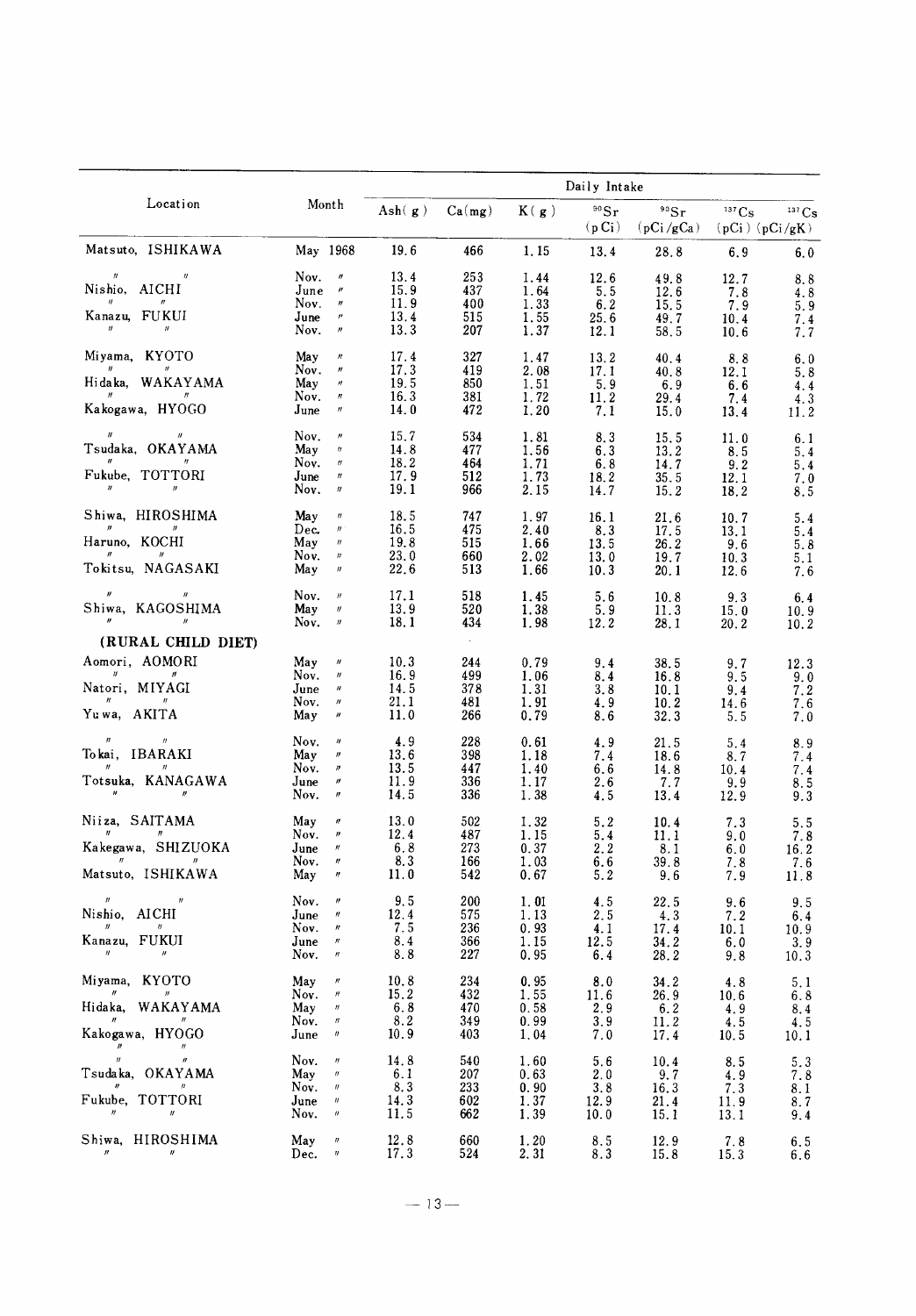| Location<br>Haruno, KOCHI<br>$^{\prime\prime}$<br>н<br>Tokitsu, NAGASAKI           |                                                                                    | Daily Intake       |                   |                      |                                 |                      |                          |                             |  |  |
|------------------------------------------------------------------------------------|------------------------------------------------------------------------------------|--------------------|-------------------|----------------------|---------------------------------|----------------------|--------------------------|-----------------------------|--|--|
|                                                                                    | Month                                                                              | Ash $(g)$          | Ca(mg)            | K(g)                 | $\rm ^{90}Sr$<br>$\mathbf{pCi}$ | 90Sr<br>(pCi/gCa)    | $137 \text{Cs}$<br>(pCi) | $137 \text{Cs}$<br>(pCi/gK) |  |  |
|                                                                                    | May 1968<br>Nov.<br>$\boldsymbol{\eta}$<br>May<br>$\boldsymbol{\eta}$              | 9.4<br>11.4<br>9.8 | 339<br>301<br>438 | 0.98<br>1.29<br>1.00 | 4.6<br>8.6<br>4.7               | 13.6<br>28.6<br>10.7 | 6.9<br>6.0<br>7.7        | 7.0<br>4.7<br>7.7           |  |  |
| $\boldsymbol{n}$<br>$^{\prime\prime}$<br>Shiwa, KAGOSHIMA<br>$\boldsymbol{n}$<br>n | Nov.<br>$^{\prime\prime}$<br>May<br>$^{\prime\prime}$<br>Nov.<br>$^{\prime\prime}$ | 9.1<br>7.3<br>9.6  | 182<br>224<br>306 | 0.70<br>0.65<br>1.26 | 3.3<br>2.9<br>8.2               | 18.1<br>12.9<br>26.8 | 6.2<br>6.1<br>10.4       | 8.9<br>9.4<br>8.3           |  |  |



Strontium-90 and Cesium-137 in Tea

(Janan Analytical Chemistry Research Institute)

Since 1963, the Japan Analytical Chemistry Research Institute has analyzed the strontium-90 and cesium-137 content in processed-tea.

Tea samples were sent by the prefectural public health laboratories of Saitama, Shizuoka and Kyoto.

Sampling locations are shown in Figure 6.

The samples were ashed between 400° to 500 °C, and analyzed by the method recommended by the Science and Technology Agency.

Results obtained during the period from May to August 1968 are shown in Table 6.



 $-14-$